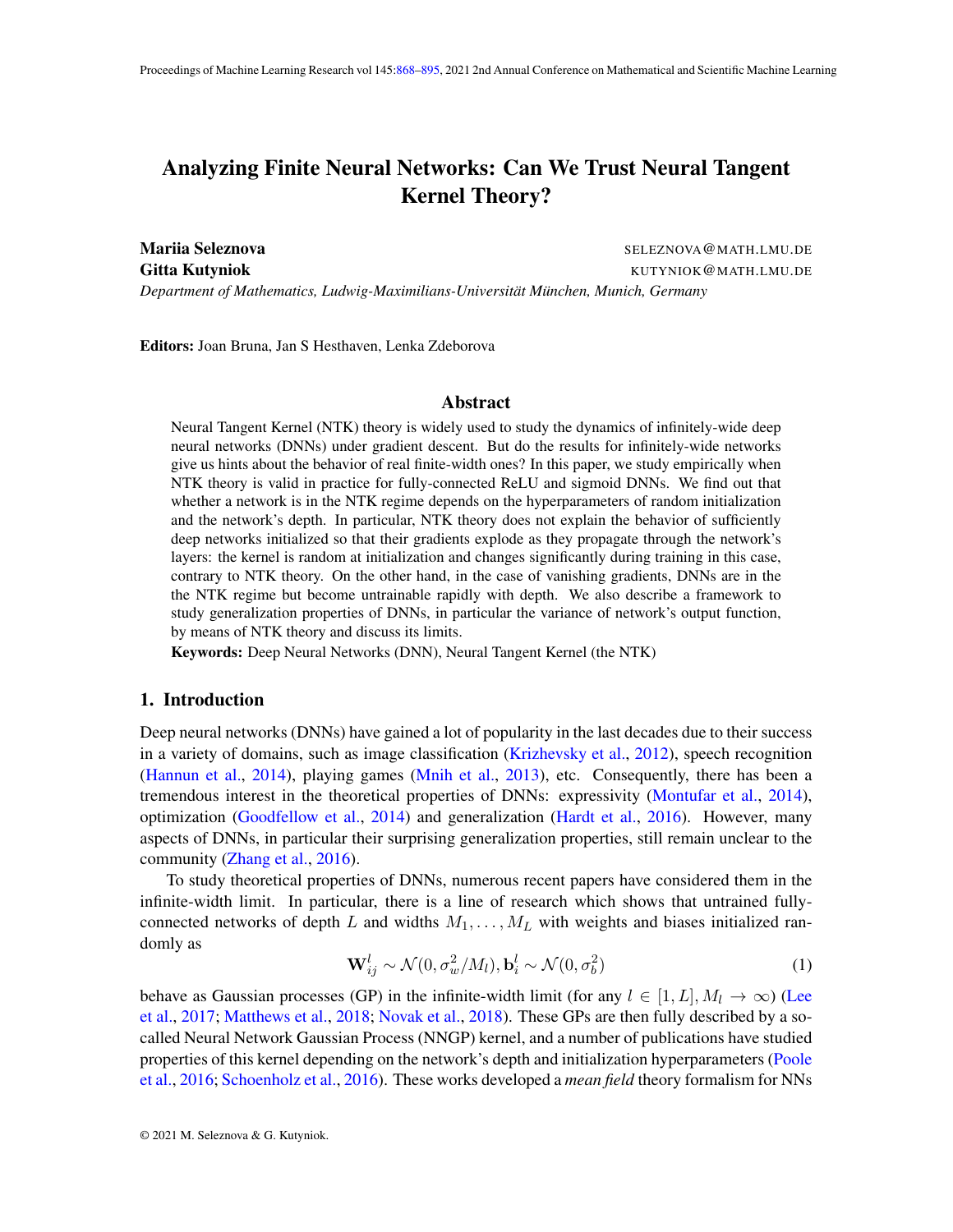and identified that there exist two situations – depending on hyperparameters  $(\sigma_w^2, \sigma_b^2)$  – in which signal propagation through the network differs substantially: *ordered* and *chaotic* phases, which correspond to vanishing and exploding gradients. However, these results only concern untrained randomly initialized networks.

There have also been recent successes in the theory of trained infinitely wide DNNs. In particular, it has been shown that the evolution of NN's output during gradient flow training can be captured by a so-called Neural Tangent Kernel (NTK)  $\Theta^t$  [\(Jacot et al.,](#page-16-6) [2018;](#page-16-6) [Arora et al.,](#page-15-2) [2019;](#page-15-2) [Yang,](#page-17-4) [2020\)](#page-17-4):

$$
\frac{df^{t}(x)}{dt} = -\frac{1}{S} \sum_{s=1,...S} \Theta^{t}(x, x_{s}) \cdot [f^{t}(x_{s}) - y_{s}],
$$
\n
$$
\Theta^{t}(x_{i}, x_{j}) = \nabla_{w} f^{t}(x_{i})^{T} \nabla_{w} f^{t}(x_{j}), \quad w = \{\mathbf{W}^{l}, \mathbf{b}^{l}\}_{l=1,...L},
$$
\n(2)

<span id="page-1-0"></span>where  $f^t(x)$  is the network's output on x at time t and  $D = \{(x_s, y_s)\}_{s=1,...S}$  is the training set. In general, the NTK changes during training time  $t$  and the dynamics in  $(2)$  is complex. However, as layers' widths tend to infinity with fixed depth, it can be shown that the NTK stays constant during training and equal to its initial value:

<span id="page-1-1"></span>
$$
\Theta^t(x_i, x_j) = \Theta^0(x_i, x_j). \tag{3}
$$

Moreover, the NTK at initialization converges to a deterministic kernel Θ<sup>∗</sup> in the same limit:

<span id="page-1-2"></span>
$$
\Theta^{0}(x_{i}, x_{j}) \xrightarrow[M_{l} \to \infty]{} \Theta^{*}(x_{i}, x_{j}). \tag{4}
$$

These two results allow to dramatically simplify the analysis of DNNs behavior, as the dynamics in [\(2\)](#page-1-0) becomes identical to kernel regression and the ODE has a closed-formed solution.

However, some recent papers argue that the success of DNNs cannot be explained by their behavior in the infinite-width limit [\(Chizat et al.,](#page-15-3) [2019;](#page-15-3) [Hanin and Nica,](#page-15-4) [2019\)](#page-15-4). One justification for this view is that no feature learning occurs when [\(3\)](#page-1-1) and [\(4\)](#page-1-2) hold, as the NTK stays constant during training and depends only on the parameters at initialization. Moreover, the NTK becomes completely data-independent in the infinite-depth limit, which suggests poor generalization performance [\(Xiao et al.,](#page-17-5) [2019\)](#page-17-5). That is why, to study properties of real DNNs, it is important to understand when and if NTK theory can be applied to finite-width NNs.

### 1.1. Contribution

Our aim in this work is to understand when the inferences of NTK theory [\(3\)](#page-1-1) and [\(4\)](#page-1-2) hold for real NNs depending on hyperparameters  $(\sigma_w^2, \sigma_b^2, L, M)$  and what this implies for the existing theoretical results about DNNs based on NTK theory. The contributions of our work are as follows:

• NTK variance at initialization. We study empirically when the NTK is approximately deterministic at initialization for finite-width fully-connected ReLU and tanh networks with different hyperparameters  $(\sigma_w^2, \sigma_b^2, L, M)$ . Our results suggest that, depending on the initialization hyperparameters  $(\sigma_w^2, \sigma_b^2)$ , there is a phase in the hyperparameter space where the NTK is close to deterministic for any depth  $L$ , so  $(4)$  holds. However, there is also a phase where the NTK variance grows with  $L/M$ , so [\(4\)](#page-1-2) does not hold for deep networks. Following the terminology from [Poole et al.](#page-17-2) [\(2016\)](#page-17-2), we will call these phases *ordered* and *chaotic*, respectively.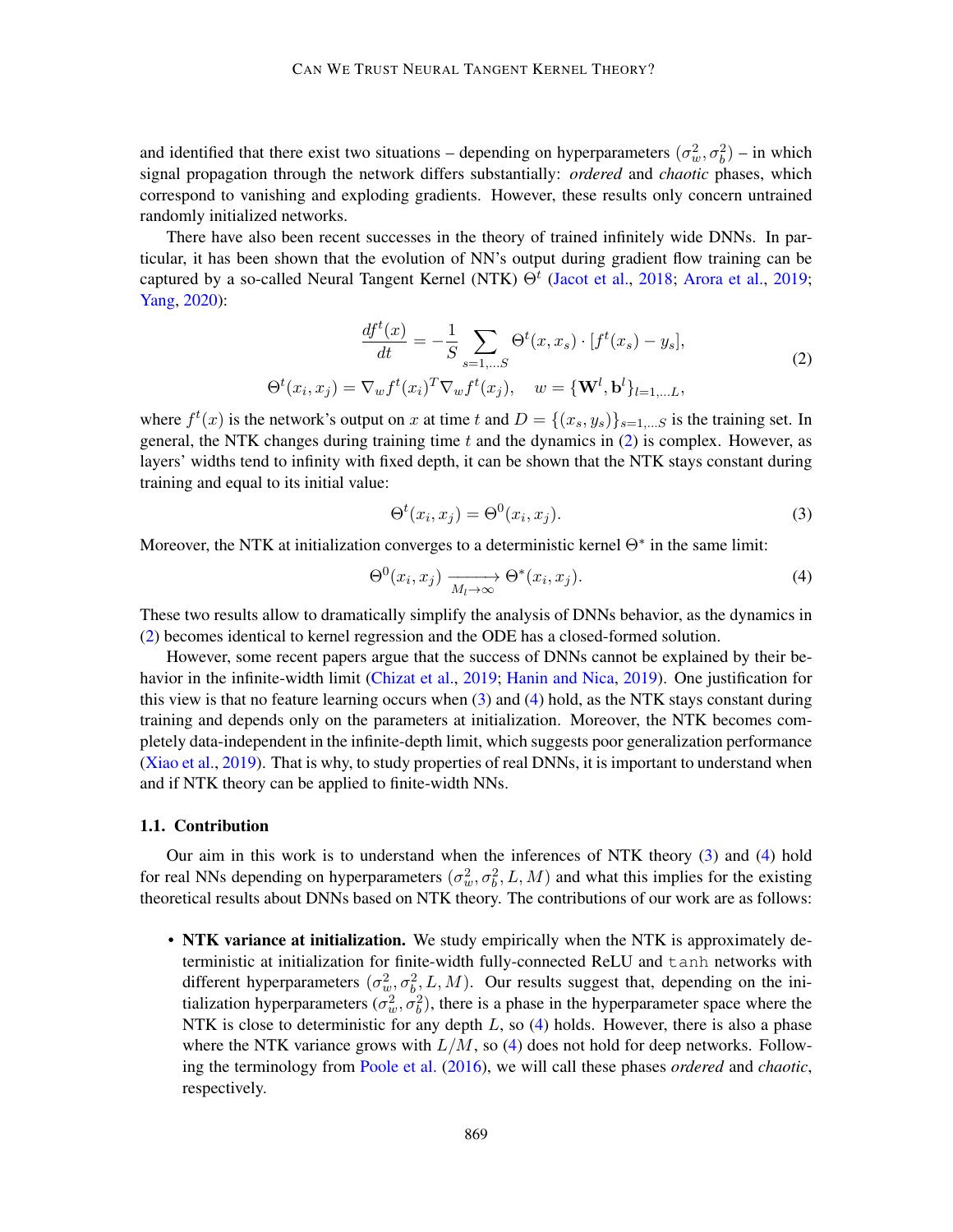- NTK change during training. We also empirically study changes in the NTK matrix during gradient descent training for ReLU and tanh networks. Our results show that, in the ordered phase, the relative change in the NTK matrix norm caused by training is small and does not increase with  $L$ , so  $(3)$  holds. However, in the chaotic phase the NTK matrix change during training is large and grows with depth  $L$ . This implies that  $(3)$  does not hold, i.e. DNNs initialized in the chaotic phase do not behave as NTK theory suggests.
- NTK theory approach for generalization. Some recent publications analyze properties of the NTK and draw conclusions about DNNs' generalization thereof [\(Xiao et al.,](#page-17-5) [2019;](#page-17-5) [Geiger](#page-15-5) [et al.,](#page-15-5) [2020\)](#page-15-5). Other authors argue that the behavior of networks in the NTK regime is trivial and does not yield good generalization properties, that are however observed for DNNs in practice [\(Chizat et al.,](#page-15-3) [2019\)](#page-15-3). We show how to compute data-independent variance of the network's output when it evolves according to NTK theory. However, given our empirical results for when NTK theory is applicable, we discover that these findings do not explain the behavior of finite-width networks in most of the hyperparameters space  $(\sigma_w^2, \sigma_b^2, L, M)$ .

#### 1.2. Related work

This work adds to the line of research that studies the correspondence between finite- and infinite-width DNNs. In particular, the difference between theoretical (infinite-width) and empirical (finite-width) NTK. In this section, we survey the prior results in this direction and position our contribution within them.

A number of papers have studied the convergence of the empirical NTK at initialization to the theoretical NTK. The first fundamental result of NTK theory is that the NTK converges to a deterministic limit as  $M$  goes to infinity [\(Jacot et al.,](#page-16-6) [2018\)](#page-16-6). The following work proved a non-asymptotic bound on minimal  $M$  required to guarantee this convergence in case of ReLU networks [\(Arora et al.,](#page-15-2) [2019\)](#page-15-2). This bound on M depends on the depth as  $O(L^6 log(L))$ , therefore  $L/M$  is always small for deep networks when the bound holds. Then, a recent theoretical work improved this result in a special case of ReLU networks with initialization ( $\sigma_w = 2, \sigma_b = 0$ ) by showing the precise exponential dependence of the NTK variance at initialization on  $L/M$  [\(Hanin and Nica,](#page-15-4) [2019\)](#page-15-4). That is, [\(4\)](#page-1-2) does not hold for such networks when  $L/M$  is bounded away from zero. However, the proofs given in the paper are not immediately generalizable for different activation functions and different initialization parameters. Thus, there is still no solid understanding of the NTK randomness depending on the choice of a network. Therefore, in Section [3,](#page-5-0) we empirically study the randomness of the NTK at initialization for ReLU and tanh networks with a variety of hyperparameters  $(M, L, \sigma_w, \sigma_b)$ and observe the precise dependence on 1) the position of initialization ( $\sigma_w$ ,  $\sigma_b$ ) in either ordered or chaotic phase, 2) depth-to-width ratio  $L/M$  in the chaotic phase.

Changes of the NTK matrix during gradient descent training have also been analyzed in the literature mostly as a function of  $M$ . In particular, it has been proven [\(Huang and Yau,](#page-16-7) [2020\)](#page-16-7) and shown experimentally [\(Lee et al.,](#page-16-8) [2019\)](#page-16-8) that the change of the NTK matrix during gradient descent training is bounded by  $O(1/M)$  when the depth L is fixed. For ReLU networks with initialization  $(\sigma_w = 2, \sigma_b = 0)$  it has also been proven that the change of the NTK in a gradient descent step depends exponentially on  $L/M$  [\(Hanin and Nica,](#page-15-4) [2019\)](#page-15-4). We add to these results in Section [4](#page-8-0) by investigating the NTK changes during training for two activation functions and hyperparameters  $(\sigma_w, \sigma_b, L)$ .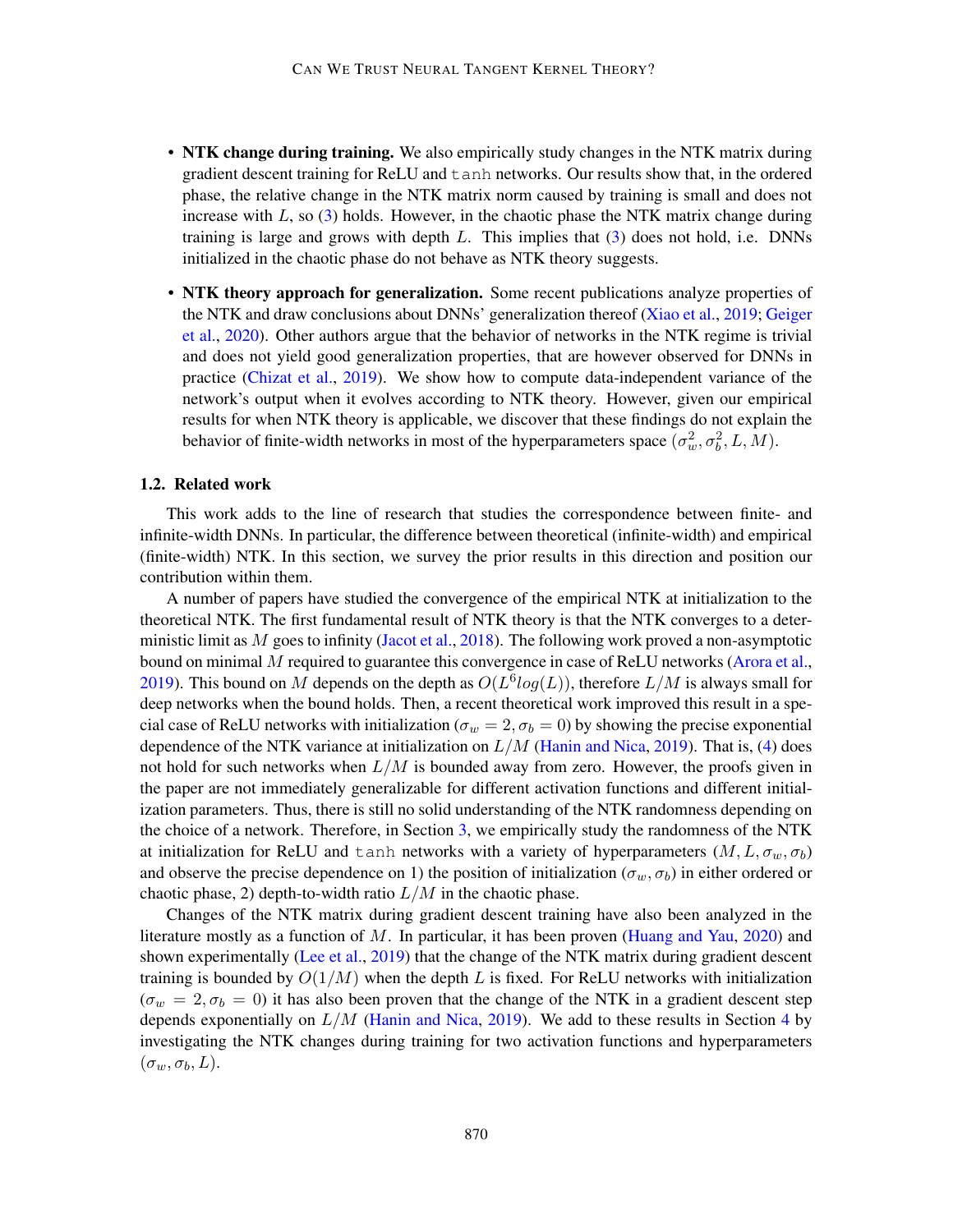A different line of research has also studied the theoretical (infinite-width) NTK as a function of depth and initialization parameters [\(Xiao et al.,](#page-17-5) [2019;](#page-17-5) [Hayou et al.,](#page-16-9) [2019\)](#page-16-9). These contributions found that the spectrum of infinite-width NTK behaves differently in ordered and chaotic phases. The authors also showed that the infinite-*depth* limit of the theoretical NTK (when first the limit  $M \to \infty$  is taken with fixed L and then  $L \to \infty$ ) yields trivial performance and cannot explain properties of finite DNNs. These papers showed that both in ordered and chaotic phases the NTK approaches its trivial limit exponentially in  $L$ , and only in the border between phases (EOC) this convergence is sub-exponential. However, the setting of these contributions requires  $L/M$  values to be small, therefore they do not explain how the randomness of NTK and its changes during training impact the results. Our work shows that in the chaotic phase and at the EOC the NTK does not behave as its theoretical limit when  $L/M$  is bounded away from zero, therefore we cannot draw conclusions about such DNNs based on the theoretical NTK.

In generalization research, the recent trend is double descent – the phenomenon that highly overparametrized models, including DNNs, tend to generalize surprisingly well [\(Belkin et al.,](#page-15-6) [2018;](#page-15-6) [Nakkiran et al.,](#page-16-10) [2019;](#page-16-10) [Belkin et al.,](#page-15-7) [2019;](#page-15-7) [Hastie et al.,](#page-16-11) [2019\)](#page-16-11). The recent developments in the theory of double descent showed that overparametrized linear models reach low generalization error because, counterintuitively, their variance decreases when the number of parameters increases beyond the number of samples [\(Hastie et al.,](#page-16-11) [2019\)](#page-16-11). However, there is still no double descent theory for DNNs, which are significantly more theoretically complex than linear models. In Section [5,](#page-11-0) we studied the variance of DNNs' output with the simplifications of NTK theory, which can be seen as the first step into this direction.

#### <span id="page-3-1"></span>2. Mean field approach for wide neural networks

A number of recent papers used the *mean field* formalism to study forward- and backpropagation of signal through randomly initialized DNNs [\(Poole et al.,](#page-17-2) [2016;](#page-17-2) [Schoenholz et al.,](#page-17-3) [2016;](#page-17-3) [Karakida](#page-16-12) [et al.,](#page-16-12) [2018;](#page-16-12) [Yang and Schoenholz,](#page-17-6) [2017\)](#page-17-6). We first describe this approach and show how ordered and chaotic phases, which correspond to vanishing and exploding gradients, arise from it.

Suppose there is a fully-connected feed-forward neural network initialized randomly as in [\(1\)](#page-0-1) with hidden layers' widths  $M_1, \ldots, M_L$ . Forward propagation through the network is given by

$$
\mathbf{x}^{l}(x_{s}) = \phi(\mathbf{h}^{l}(x_{s})), \quad \mathbf{h}^{l}(x_{s}) = \mathbf{W}^{l} \mathbf{x}^{l-1}(x_{s}) + \mathbf{b}^{l}, \quad l = 1, \dots L,
$$

$$
\mathbf{x}^{0}(x_{s}) = x_{s}, \quad s = 1, \dots S,
$$

where  $\phi$  is the activation function,  $x^l$  are activations,  $h^l$  are pre-activations in each layer l, and  $D = (X, Y) = \{(x_s, y_s)\}_{s=1,...S}$  is a dataset.

Consider variances  $q^l(x_s) := \mathbb{E}[(\mathbf{h}_i^l(x_s))^2]$  of the pre-activations in each layer for a given input vector  $x_s$ . The mean field theory approach assumes that  $h_i^l(x_s)$ ,  $i = 1, \ldots M_l$  are i.i.d Gaussian, so by central limit theorem in the limit of  $M \to \infty$ , the variance can be seen as a sum over different neurons in the same layer  $q^l(x_s) = \frac{1}{M_l} \sum_{i=1}^{M_l} (\mathbf{h}_i^l(x_s))^2$ . Then it can be computed through a recursive relation:

<span id="page-3-0"></span>
$$
ql(xs) = \sigma_w^2 \int Dz \cdot \phi(\sqrt{q^{l-1}(x_s)}z)^2 + \sigma_b^2,
$$
 (5)

where the average over numerous neurons in layer  $l - 1$  is replaced by an integral over a Gaussian distribution  $Dz = \frac{dz}{\sqrt{2}}$  $\frac{dz}{2\pi}e^{-z^2/2}$ . Then the variance of activations  $\hat{q}^l(x_s) := \mathbb{E}[(\mathbf{x}_i^{\bar{l}}(x_s))^2]$  is given by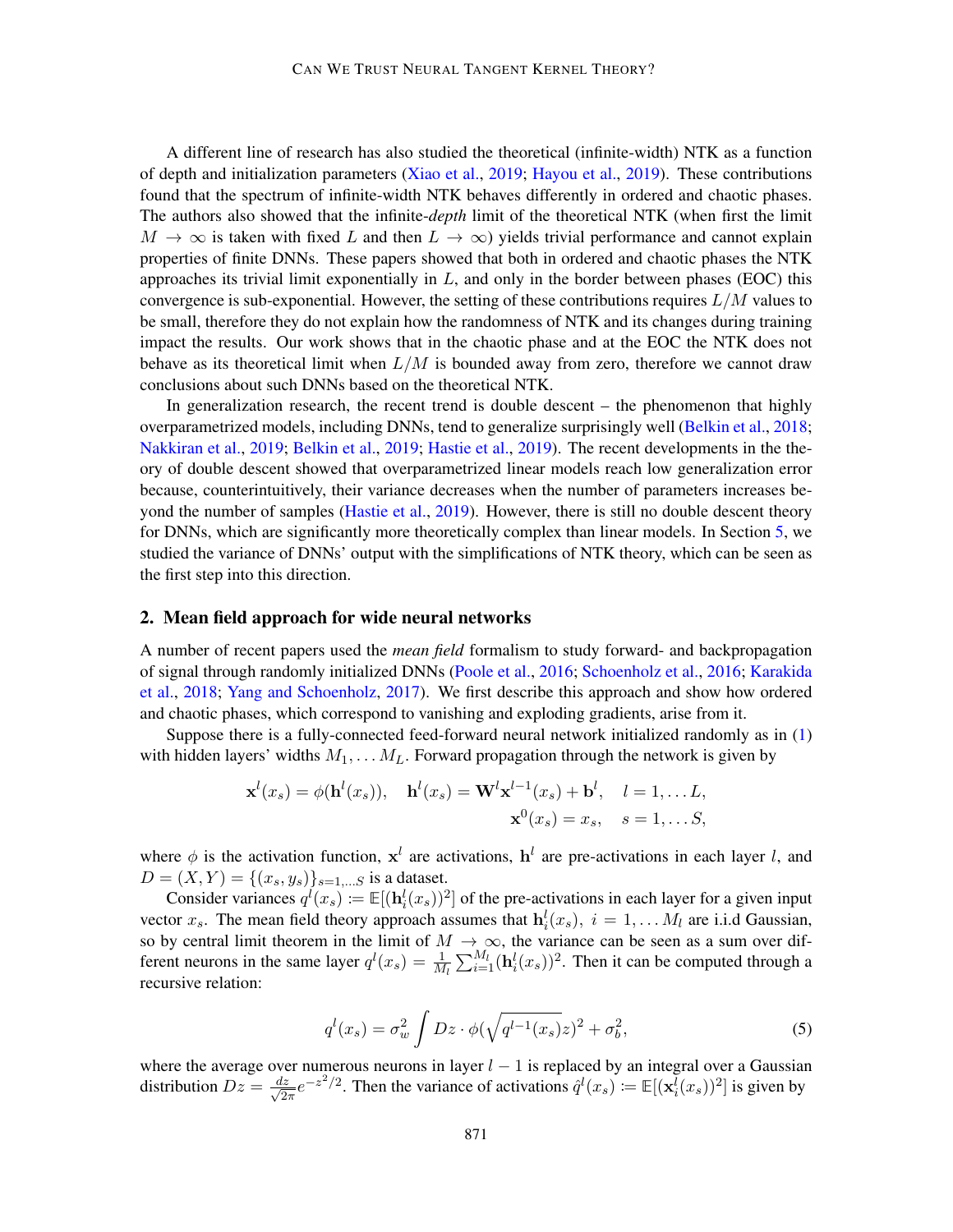<span id="page-4-0"></span>
$$
\hat{q}^l(x_s) = \int Dz \cdot \phi(\sqrt{q^l(x_s)}z)^2.
$$
\n(6)

In the same fashion, [Poole et al.](#page-17-2) [\(2016\)](#page-17-2) derive a recursive map for the correlation between preactivations of two different inputs and the correlation between activations of two different inputs, denoted correspondigly  $q^l(x_s, x_r) \coloneqq \mathbb{E}[\mathbf{h}_i^l(x_s) \mathbf{h}_i^l(x_r)]$  and  $\hat{q}^l(x_s, x_r)] \coloneqq \mathbb{E}[\mathbf{x}_i^l(x_s) \mathbf{x}_i^l(x_r)]$ :

$$
q_{sr}^{l}(x_s, x_r) = \sigma_w^2 \int Dz_1 Dz_2 \cdot \phi(u_1)\phi(u_2) + \sigma_b^2,
$$

$$
\hat{q}_{sr}^{l-1}(x_s, x_r) = \int Dz_1 Dz_2 \cdot \phi(u_1)\phi(u_2),
$$

$$
u_1 = \sqrt{q^{l-1}(x_s)}z_1, \quad u_2 = \sqrt{q^{l-1}(x_r)}[c_{sr}^{l-1}z_1 + \sqrt{1 - (c_{sr}^{l-1})^2}z_2],
$$

$$
c_{sr}^{l-1} = \frac{q^{l-1}(x_s, x_r)}{\sqrt{q^{l-1}(x_s)q^{l-1}(x_r)}}.
$$
(7)

<span id="page-4-1"></span>The gradients of the network are given by the backpropagation chain:

$$
\frac{\partial f}{\partial \mathbf{W}_{ij}^l} = \delta_i^l \phi(\mathbf{h}_j^{l-1}), \quad \frac{\partial f}{\partial \mathbf{b}_i^l} = \delta_i^l,
$$

$$
\delta_i^l = \frac{\partial f}{\partial \mathbf{h}_i^l} = \phi'(\mathbf{h}_i^l) \sum_j \delta_j^{l+1} \mathbf{W}_{ji}^{l+1},
$$

where we omitted the dependence on input  $x<sub>s</sub>$  for simplicity. With an additional assumption that weights in forward- and backpropagation are drawn independently, i.e.  $\phi(\mathbf{h}_j^l)$  and  $\delta_i^l$  are independent, [Schoenholz et al.](#page-17-3) [\(2016\)](#page-17-3) derived a recursive relation for the variance of the backpropagated errors  $p^l(x_s) \coloneqq \mathbb{E}[\sum_i (\delta_i^l(x_s))^2]$ :

<span id="page-4-2"></span>
$$
p^{l}(x_s) = \sigma_w^2 p^{l+1}(x_s) \frac{M_{l+1}}{M_{l+2}} \int Dz [\phi'(\sqrt{q^l(x_s)}z)]^2.
$$
 (8)

And for the corresponding correlation between backpropagated errors of two different input vectors  $p^l_{sr}(x_s, x_r) \coloneqq \mathbb{E}[\sum_i (\delta_i^l(x_s) \delta_i^l(x_r))]$ :

$$
p_{sr}^{l}(x_s, x_r) = \sigma_w^2 p_{sr}^{l+1}(x_s, x_r) \frac{M_{l+1}}{M_{l+2}} \int Dz_1 Dz_2 \cdot \phi'(u_1) \phi'(u_2),
$$
  

$$
u_1 = \sqrt{q^l(x_s)} z_1, \quad u_2 = \sqrt{q^l(x_r)} [c_{sr}^l z_1 + \sqrt{1 - (c_{sr}^l)^2} z_2],
$$
  

$$
c_{sr}^l = \frac{q_{sr}^l(x_s, x_r)}{\sqrt{q^l(x_s)q^l(x_r)}}.
$$
 (9)

<span id="page-4-3"></span>Note that for certain activation functions, e.g. ReLU and  $erf$ , the integrals in [\(5\)](#page-3-0), [\(6\)](#page-4-0), [\(7\)](#page-4-1), [\(8\)](#page-4-2) and [\(9\)](#page-4-3) can be taken analytically. One can refer to Appendix [E](#page-26-0) for these analytical expressions.

We can now introduce, following the notation from [Poole et al.](#page-17-2) [\(2016\)](#page-17-2) and [Schoenholz et al.](#page-17-3) [\(2016\)](#page-17-3), a quantity that controls the backpropagation of variance  $p^{l}(x_s)$ :

$$
\chi_1^l = \sigma_w^2 \int Dz [\phi'(\sqrt{q^l}z)]^2,
$$
  

$$
p^l = p^{l+1} \cdot \chi_1^l,
$$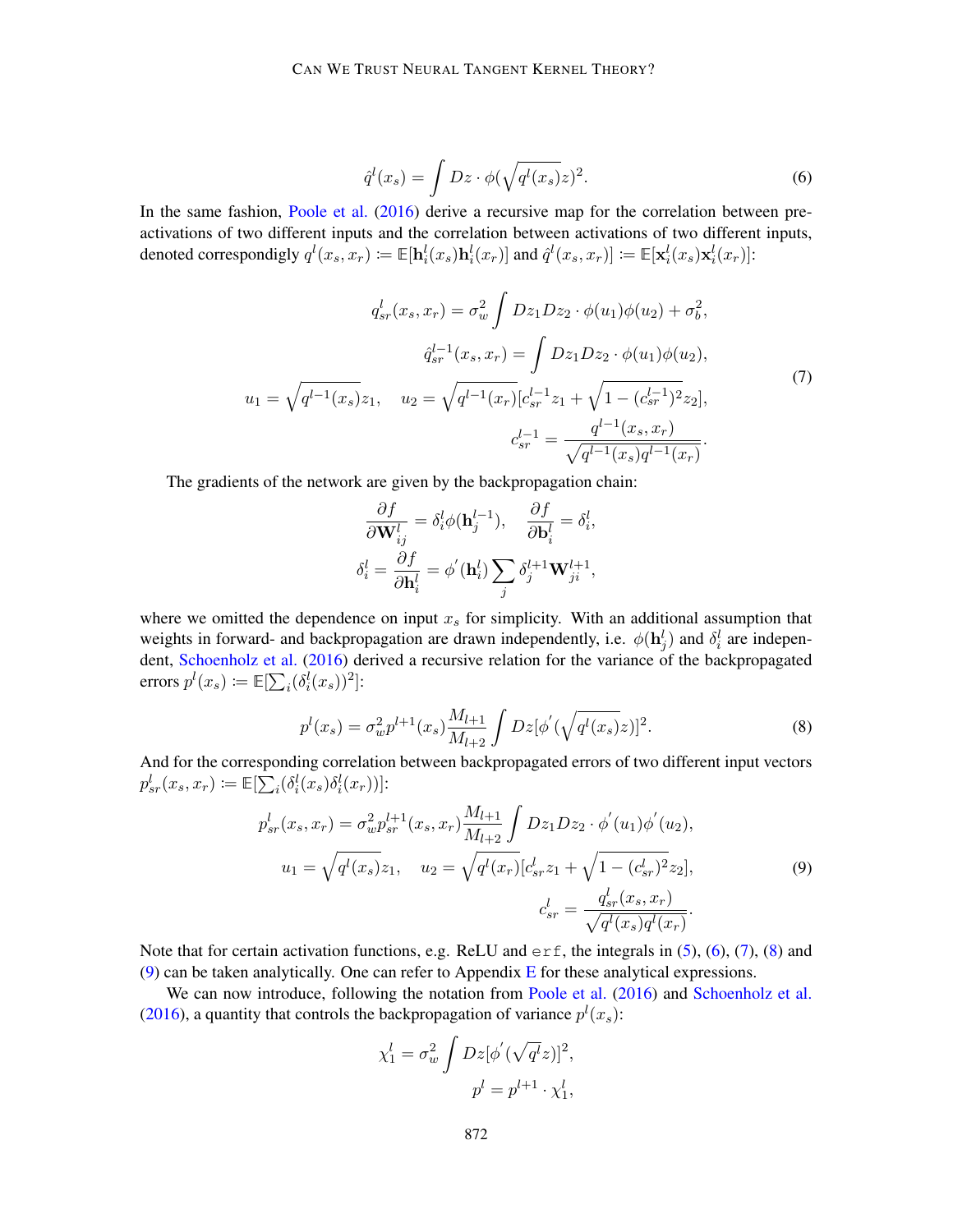where we assumed that the network's width is constant, i.e.  $M_{l+1}/M_{l+2} = 1$ . Then  $\chi_1$  also controls the propagation of the gradients at initialization:

$$
\mathbb{E}[(\frac{\partial f^0(x_s)}{\partial \mathbf{W}_{ij}^l})^2] = \mathbb{E}[(\delta_i^l)^2]\mathbb{E}[(\phi(\mathbf{h}_j^{l-1}))^2] \propto p^l(x_s).
$$

In particular, when the initialization parameters are such that  $\chi_1^l < 1$  in all the layers, the gradients vanish, and when  $\chi_1^l > 1$  the gradients explode. These two situations are referred to as *ordered* and *chaotic* phases correspondingly, and the border between these phases defined by  $\chi_1^l = 1$  is called *edge of chaos* (EOC) initialization. Several authors suggest that networks should be initialized near EOC to allow deeper signal propagation [\(Hayou et al.,](#page-16-13) [2018;](#page-16-13) [Schoenholz et al.,](#page-17-3) [2016\)](#page-17-3).

In the next two sections of the paper, we test empirically how different parameters of random initialization  $(\sigma_w^2, \sigma_b^2)$ , as well as network's architecture  $(M, L)$ , impact the behavior of the empirical NTK  $\Theta^t$ . Our observation is that for finite-width networks chaotic and ordered phases give rise to very different behavior of the empirical NTK as compared to the theoretical NTK, which has not been considered in the community before to the best of our knowledge.

#### <span id="page-5-0"></span>3. NTK variance at initialization

First we aim to verify empirically when the theoretical result [\(4\)](#page-1-2) that the NTK is deterministic at initialization in the infinite-width limit holds for finite-width NNs. Following [Hanin and Nica](#page-15-4) [\(2019\)](#page-15-4), we computed the ratio  $\mathbb{E}[\Theta^0(x,x)^2]/\mathbb{E}^2[\Theta^0(x,x)] \in [1,\infty)$  to study the distribution of the NTK. When the NTK at initialization is close to deterministic, its distribution is similar to a delta function around its mean and the value of the ratio is close to one. On the other hand, when this ratio is bounded away from one, the NTK's variance is comparable to its mean value and therefore cannot be disregarded.

One can see the results of our experiments for fully-connected ReLU and tanh networks with constant width M in Figure [1.](#page-6-0) We observe that when  $\sigma_w^2$  is small enough (ordered phase), the NTK variance is small and does not increase with depth  $L$ , implying that  $(4)$  holds for any depth and NTK theory can be used to study NNs initialized in this way. However, for large  $\sigma_w^2$  (chaotic phase) the variance grows significantly with  $L$ , hence for very deep networks in this phase  $(4)$ does not hold. At the EOC, the variance of the NTK is a fraction of its mean even for very deep networks, so NTK theory can approximate the average behavior of networks initialized near EOC, but the random effects may still be significant. One can also see that as  $M$  grows, the vertical red region gets narrower, i.e. the transition becomes sharper. This is consistent with the fact that the theoretical border between vanishing and exploding gradients is sharp and computed in mean field theory (Section [2\)](#page-3-1) by taking the limit  $M \to \infty$ . These results are similar for ReLU and tanh networks, taking into account that the theoretical boundary between phases — given by  $\chi_1^l = 1$  and indicated by the dashed line in the figures — is located at larger  $\sigma_w^2$  values for sigmoid networks. One also observes that the NTK variance is small for sufficiently shallow NNs with any  $\sigma_w^2$  value. Such shallow networks were mostly considered in recent empirical studies on behavior of wide NNs under gradient descent [\(Lee et al.,](#page-16-8) [2019\)](#page-16-8). It is thus important to note, that such empirical results may be invalid for much deeper networks, depending on the initialization parameters.

Moreover, when depth  $L$  is fixed and width  $M$  increases, the the NTK variance decreases in the chaotic phase, which supports the hypothesis that the variance depends on the ratio  $L/M$ . To examine this dependence on  $L/M$  in more detail, we present Figure [2.](#page-7-0) It shows the ratio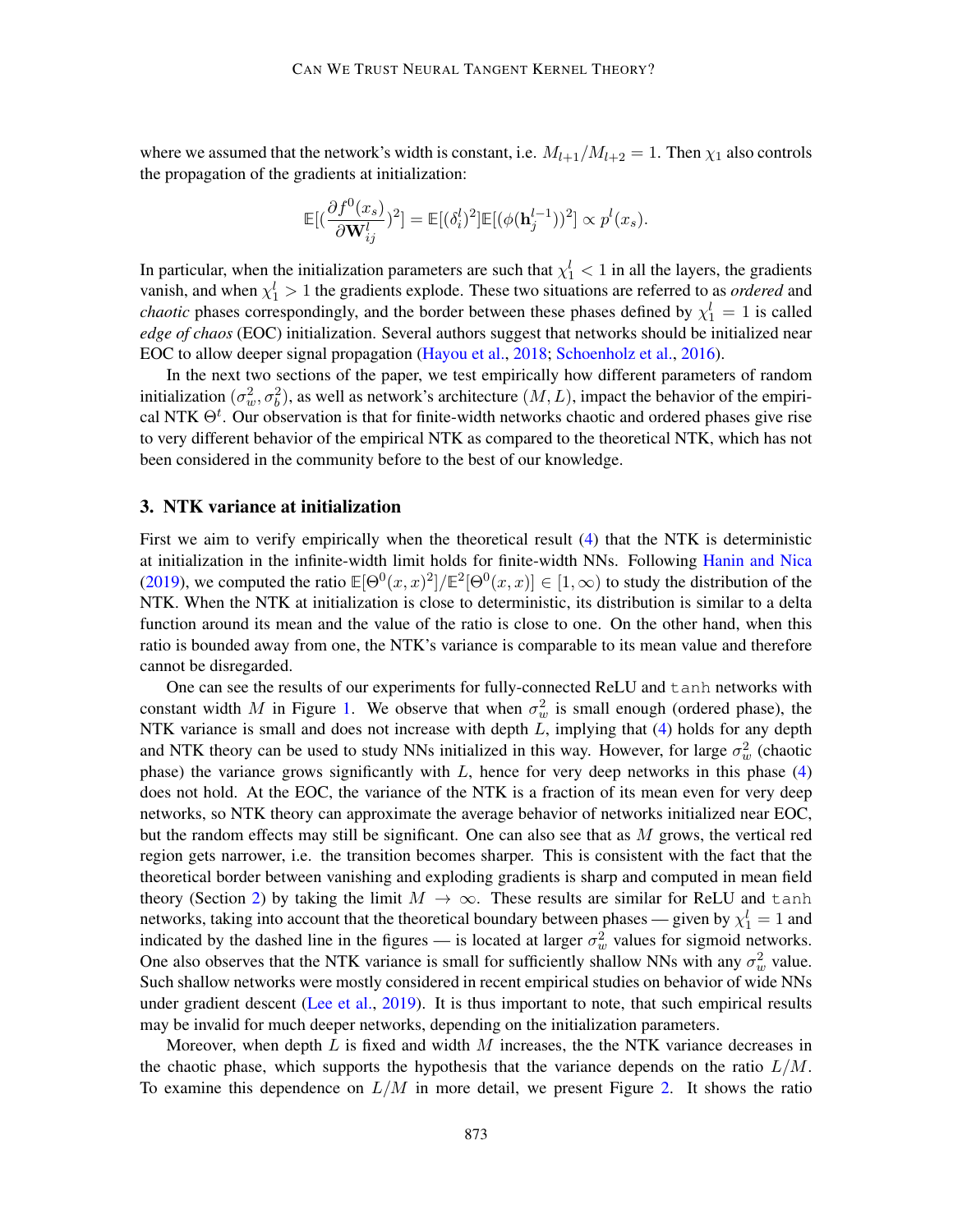

<span id="page-6-0"></span>Figure 1: Ratio  $\frac{\mathbb{E}[\Theta^0(x,x)^2]}{\mathbb{E}^2[\Theta^0(x,x)]}$  for fully-connected a) tanh, b) ReLU networks of constant widths  $M = 50, 100, 200, 500$ , in all the experiments  $\sigma_b^2 = 1$ . The expected values for each set of parameters are calculated by sampling 200 random initializations of the network. The NTK is computed using TensorFlow automatic differentiation. The dashed line shows the theoretical border between ordered and chaotic phases  $(\chi_1^l = 1)$  for the given hyperparameters. In the black zone, the ratio is close to one, i.e. the NTK at initialization  $Θ$ <sup>0</sup> has low variance and can be considered a deterministic variable. In the red zone, the NTK standard deviation is comparable with its mean. In the blue zone, the NTK standard deviation is greater than its mean, so the NTK is not deterministic and cannot be replaced by its mean.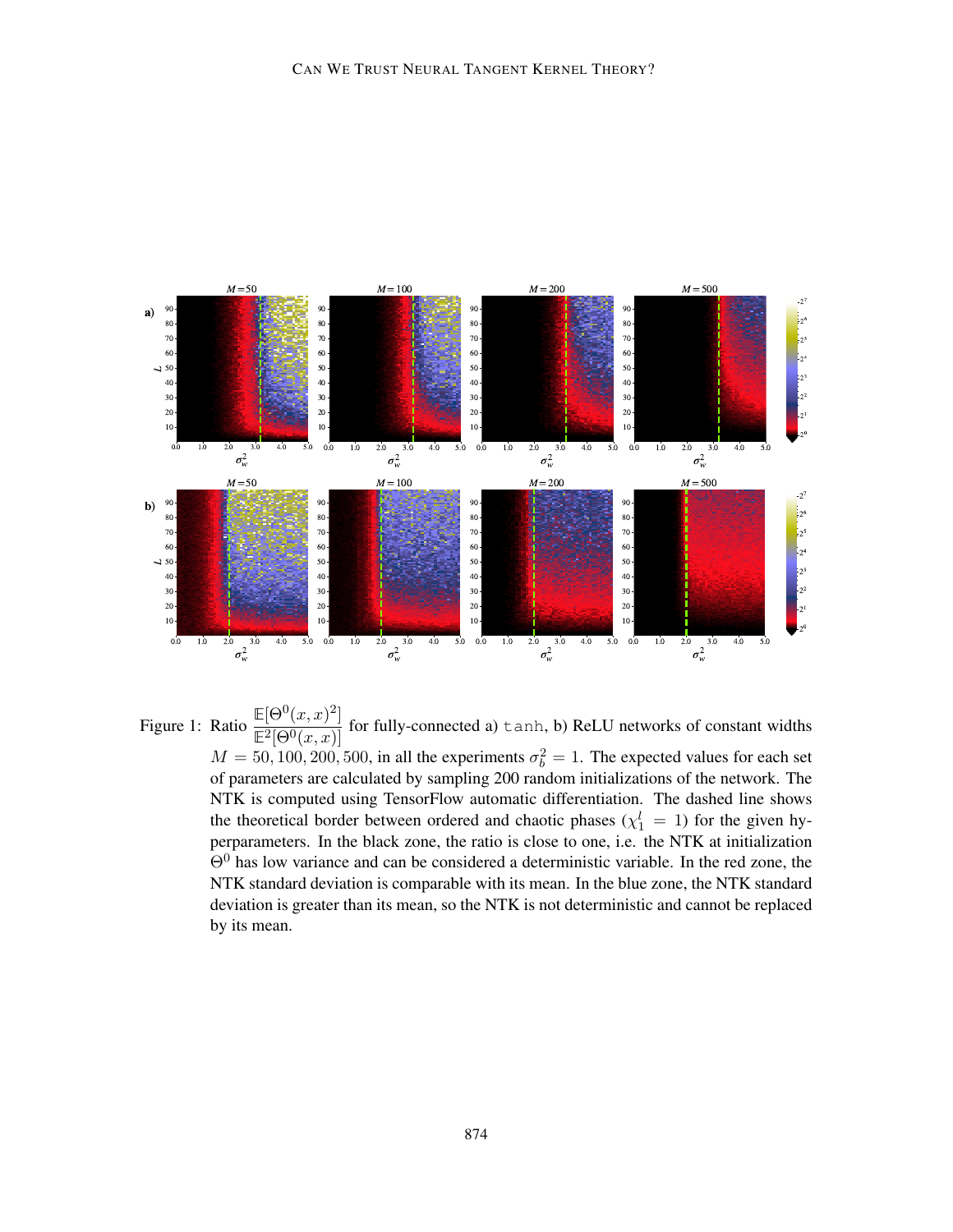

<span id="page-7-0"></span>Figure 2: Dependence of ratio  $\frac{\mathbb{E}[\Theta^0(x,x)^2]}{\mathbb{E}^2[\Theta^0(x,x)]}$  on  $L/M$  with different initialization parameters and width values for ReLU networks. Both rows show the same curves plotted against a) depth  $L$ , b) ratio  $L/M$ . The expectations are computed by sampling 200 random initializations of the network.

 $\mathbb{E}[\Theta^0(x,x)^2]/\mathbb{E}^2[\Theta^0(x,x)]$  for a wider range of M values for four different initialization parameters sets:  $(\sigma_w^2, \sigma_b^2) \in [(1, 1), (1.5, 1), (2, 0), (3, 1)]$ . Each curve is plotted against both L and  $L/M$ . We notice that in the ordered phase ( $\sigma_w^2 = 1$  and  $\sigma_w^2 = 1.5$ ) the ratio is close to 1, does not grow with  $L/M$  and decreases with M. In this phase, the NTK converges to its deterministic limit with increasing  $M$  regardless of the  $L$  value, which is the expected behaviour within NTK theory. However, in the chaotic phase ( $\sigma_w^2 = 3$ ) the ratio grows exponentially as a function of  $L/M$ . This observation gives a precise scaling for minimal  $M$  values required to assume that the NTK of a network with a given depth  $L$  is deterministic at initialization, which improves the previous asymptotic result in [Jacot et al.](#page-16-6) [\(2018\)](#page-16-6) and the bound on required  $M$  in [Arora et al.](#page-15-2) [\(2019\)](#page-15-2). In case of ReLU networks and initialization  $(\sigma_w^2, \sigma_b^2) = (2, 0)$ , [Hanin and Nica](#page-15-4) [\(2019\)](#page-15-4) theoretically showed that the  $\mathbb{E}[\Theta^0(x,x)^2]/\mathbb{E}^2[\Theta^0(x,x)]$  ratio is indeed exponential in  $L/M$ , but their analysis is not trivially generalizable for different activation functions and initialization parameters. Our experiments confirm these findings in the special case but also show that changing initialization parameters impacts the behaviour of the the NTK variance significantly.

We also checked if the value of  $\sigma_b^2$  impacts the NTK variance behavior at initialization signifi-cantly. In Appendix [D,](#page-20-0) we provide figures showing the NTK variance with different  $\sigma_b^2$  values. We observed that lower  $\sigma_b^2$  values yield narrower boundary between the two phases identified in Figure [1,](#page-6-0) but the general picture stays similar.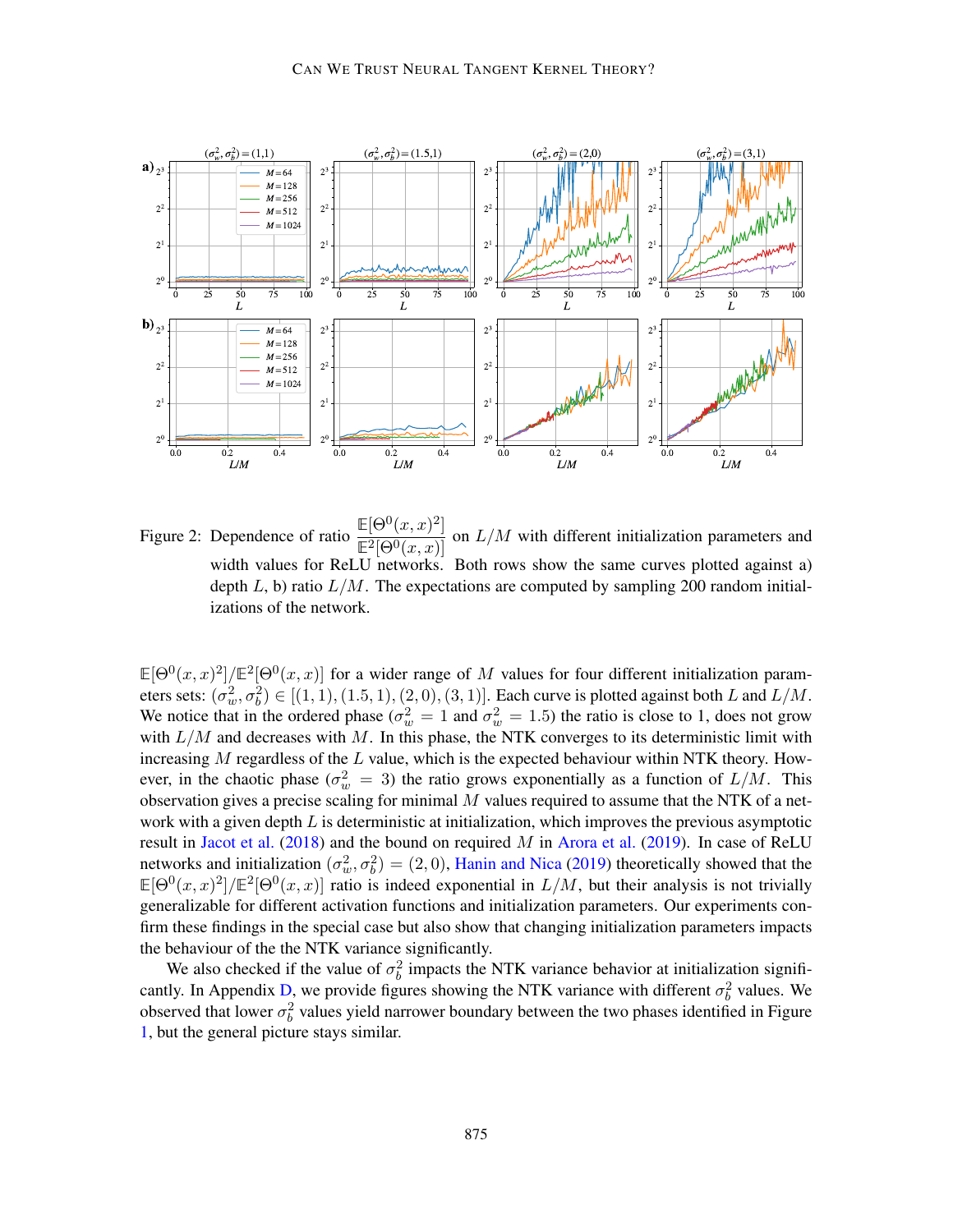# <span id="page-8-0"></span>4. NTK change during training

In this section we present the numerical experiments that we conducted to check whether the second result of NTK theory [\(3\)](#page-1-1) holds, i.e. whether the empirical NTK of finite-width ReLU and tanh networks stays approximately constant during training with gradient descent. We trained networks with a variety of hyperparameters  $(\sigma_w^2, \sigma_b^2, L)$  and measured the relative change of NTK's Frobenious norm  $\|\Theta^t - \Theta^0\|_F / \|\Theta^0\|_F$  that occurs during training. The results for tanh and ReLU networks are in Figures [3a](#page-9-0) and [4a](#page-10-0). In Figures [3b](#page-9-0) and [4b](#page-10-0), we also plotted the minimal losses that the networks reached in the experiments.

We draw the following conclusions from the experiments' results:

- Phase transition for empirical NTK. For both ReLU and tanh networks, the NTK behavior during training changes significantly around the theoretical border between chaotic and ordered phases.
- Chaotic phase. In the chaotic phase, the relative change in the NTK matrix norm is significant and increases with depth  $L$ , so one cannot assume that the kernel stays constant during training for deep networks. However, for very shallow networks the NTK at initialization may still be a good approximation for the NTK after training. In the previous section we also saw that the NTK matrix of shallow networks in the chaotic phase is close to deterministic at initialization, which shows that NTK theory approximates only shallow networks in the chaotic phase.
- Ordered phase. In the ordered phase, the relative change in the NTK matrix norm is small throughout training for any depth. We saw in the previous section that the NTK is also close to deterministic at initialization in this phase. It follows that in the ordered phase finite-width DNNs behave as NTK theory suggests even when depth  $L$  is large.
- EOC. There is a region close to the border between phases where the change in the NTK norm is larger than in the ordered phase but still remains way below 1 for deep networks. We also saw in the previous section that in this region the standard deviation of the NTK is lower than its mean value for deep networks. Thus, NTK theory can approximate behavior of deeper networks in case of EOC initialization in comparison to the chaotic phase, but the effects of randomness and change during training may still play a significant role.
- Trainability. Networks become untrainable with depth much faster in the ordered phase than in the chaotic phase. In our experiments, networks in the ordered phase with  $L = 20$  already mostly cannot reach low training loss values. This is consistent with the results on trainability provided in [Xiao et al.](#page-17-5) [\(2019\)](#page-17-5).

We thus have discovered two regions in the hyperparameters space  $(\sigma_w^2, \sigma_b^2, L, M)$  where both statements of NTK theory  $(3)$  and  $(4)$  hold: the ordered phase with any depth L and the chaotic phase where the  $L/M$  ratio is low. For other choices of architecture and initialization, our experiments suggest that finite-width networks do not behave according to NTK theory.

Note that the networks in Figures [3a](#page-9-0) and [4a](#page-10-0) take different number of training steps to reach their final loss values. Somewhat counterintuitively, we observe that the networks which take more iterations to train show mostly small changes in the NTK matrix norm. To provide more insight about the NTK dynamics during different stages of training, we also include figures that show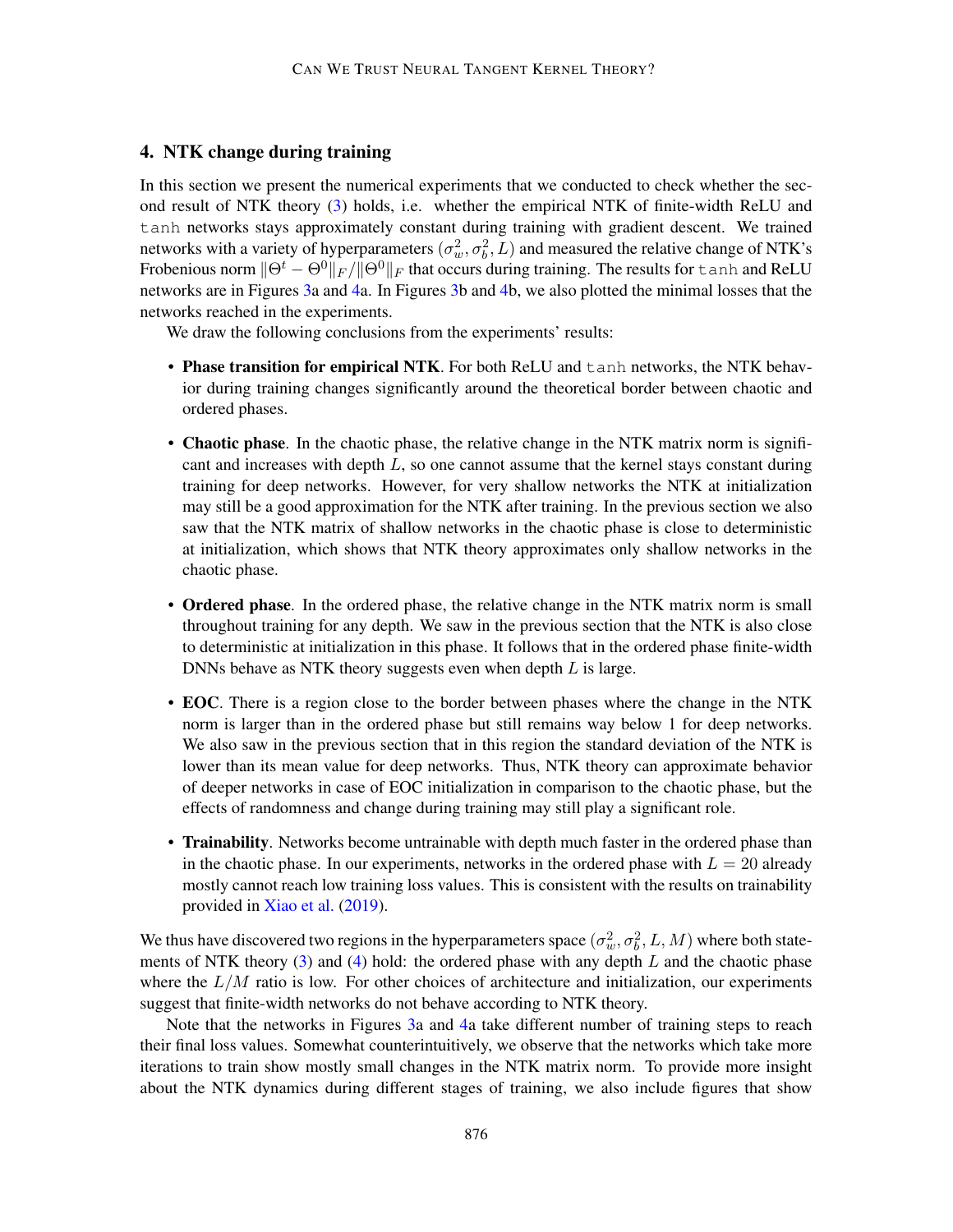

<span id="page-9-0"></span>Figure 3: a) Relative change in the NTK norm  $\frac{\|\Theta^t - \Theta^0\|_F}{\|\Theta^0\|_F}$  $\frac{C}{\|\Theta^0\|_F}$  for tanh networks of width  $M = 256$ trained by gradient descent with MSE loss on a subset of MNIST (128 samples). The dashed line indicates the theoretical border between ordered and chaotic phases ( $\chi_1^l = 1$ ). We used early stopping when the loss did not decrease by at least  $10^{-7}$  in 100 consecutive steps, otherwise the number of training steps was limited by  $10<sup>5</sup>$ . The learning rate is constant and equals  $10^{-5}$  for all the networks, which is chosen so that, for all the hyperparameters, it does not exceed the theoretical maximal learning rate for wide networks derived in [Karakida et al.](#page-16-12) [\(2018\)](#page-16-12). b) Minimal loss value that the networks managed to reach in our experiments. Networks in the red area are untrainable with the given learning rate, networks in the blue area are trainable.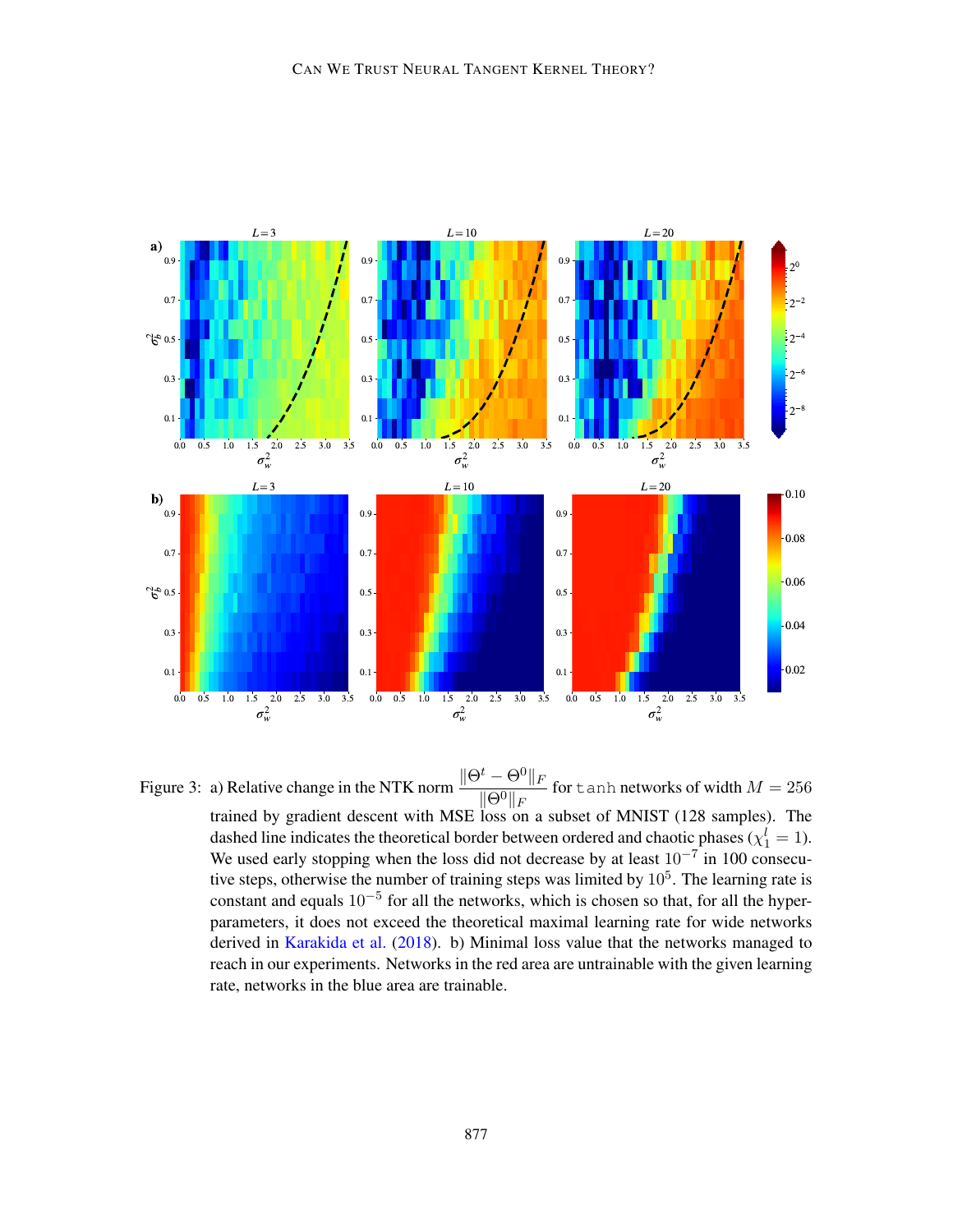

<span id="page-10-0"></span>Figure 4: a) Relative change in the NTK norm  $\frac{\|\Theta^t - \Theta^0\|_F}{\|\Theta^0\|_F}$  $\frac{C}{\|\Theta^0\|_F}$  for ReLU networks of width  $M = 256$ trained by gradient descent with MSE loss on a subset of MNIST (128 samples). The dashed line indicates the theoretical border between ordered and chaotic phases ( $\chi_1^l = 1$ ). We used early stopping when the loss did not decrease by at least  $10^{-7}$  in 100 consecutive steps, otherwise the number of training steps was limited by  $10<sup>5</sup>$ . The learning rate is constant and equals  $10^{-5}$  for all the networks, which is chosen so that, for all the hyperparameters, it does not exceed the theoretical maximal learning rate for wide networks derived in [Karakida et al.](#page-16-12) [\(2018\)](#page-16-12). b) Minimal loss value that the networks managed to reach in our experiments. Networks in the red area are untrainable with the given learning rate, networks in the blue area are trainable.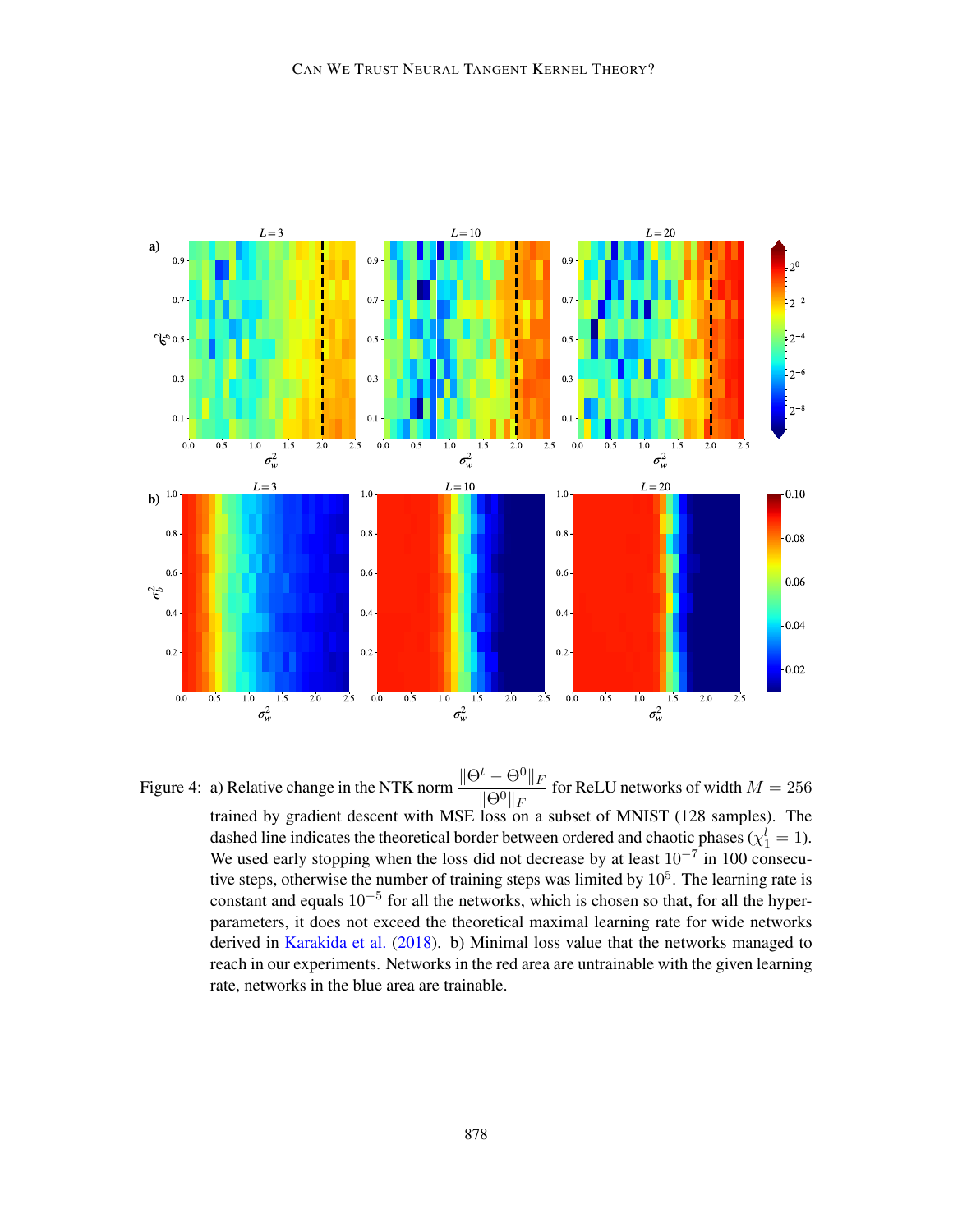changes in the NTK matrix norm as a function of the number of training steps, as well as figures with changes of the NTK for different  $M$  values, in Appendix  $D$ .

#### <span id="page-11-0"></span>5. NTK theory approach for generalization

If the NTK stays constant during training [\(3\)](#page-1-1), then the dynamics in [\(2\)](#page-1-0) are identical to kernel regression with kernel  $\Theta^0$ . In such dynamics, the output function of a network that is trained until convergence  $(t \to \infty)$  by gradient flow with MSE loss is given by:

$$
f^{t=\infty}(x) = \Theta^0(x, X)\Theta^0(X)^{-1}Y + f^0(x) - \Theta^0(x, X)\Theta^0(X)^{-1}f^0(X),
$$
 (10)

<span id="page-11-1"></span>where  $\Theta^{0}(X)$  is the kernel matrix of all the pairs of inputs in  $X = [x_{s}]_{s=1,...S}$ , i.e.  $\Theta(X) =$  $[\Theta^0(x_s, x_r)]_{s,r=1,...S}$ , and  $\Theta(x, X) = [\Theta^0(x, x_s)]_{s=1,...S}$  and  $f^0(X) = [f^0(x_s)]_{s=1,...S}^T$ . One can refer to [Arora et al.](#page-15-2) [\(2019\)](#page-15-2) or [Lee et al.](#page-16-8) [\(2019\)](#page-16-8) for the derivation of this equation. If the NTK is also deterministic at initialization  $(4)$ , then the only variables in  $(10)$  that are random with respect to the network's parameters at initialization  $w_0$  are  $f^0(x)$  and  $f^0(X)$ , which greatly simplifies the analysis of the generalization properties of  $f^{t=\infty}$ .

Let us denote  $R(x) := \mathbb{E}_{w_0,D}[(f^{t=\infty}(x) - y_{true})^2]$  – the expected error on an arbitrary test point  $x$ , given that the initialization is random. Then we can write the bias-variance decomposition as follows:

$$
R(x) = Var(f^{t=\infty}(x)) + Bias(f^{t=\infty}(x)),
$$

where

$$
Var(f^{t=\infty}(x)) = \mathbb{E}_{w_0,D}[(f^{t=\infty}(x) - \mathbb{E}_{w_0,D}[f^{t=\infty}(x)])^2],
$$
  
\n
$$
Bias(f^{t=\infty}(x)) = \mathbb{E}_{w_0,D}[(\mathbb{E}_{w_0,D}[f^{t=\infty}(x)] - y_{true})^2].
$$

Then NTK theory allows us to analyze the variance term to characterize the generalization error of the network  $\mathbb{E}_{x}[R(x)]$ . To do so, first let us show how distributions of the terms in [\(10\)](#page-11-1) can be characterized by the mean field theory quantities introduced in Section [2.](#page-3-1) First of all, the distribution of the network's output at initialization is given directly by the definitions of  $q^L$  and  $q^L_{sr}$ . Hence, the following lemma is immediate.

<span id="page-11-3"></span>Lemma 1 *The variance of the output function* f <sup>0</sup> *of a randomly initialized network and the covariance of outputs on two different input vectors are given by:*

<span id="page-11-2"></span>
$$
\mathbb{E}[(f^{0}(x))^{2}] = \mathbb{E}[(\mathbf{h}_{i}^{L}(x))^{2}] = q^{L}(x),
$$
  

$$
\mathbb{E}[f^{0}(x_{s})f^{0}(x_{r})] = \mathbb{E}[\mathbf{h}_{i}^{L}(x_{s})\mathbf{h}_{i}^{L}(x_{r})] = q_{sr}^{L}(x_{s}, x_{r}).
$$

Recall that the NTK is composed of gradients as  $\Theta^0(x_s, x_r) = \nabla_w f^0(x_s)^T \nabla_w f^0(x_s)$  and its expected values are therefore proportional to the variances of gradients, considered in Section [2.](#page-3-1) Then, assuming that the the NTK matrix at initialization is deterministic and equal to its expected value, we can express it through quantities  $q^l, p^l, q^l_{sr}, p^l_{sr}$  by the following lemma.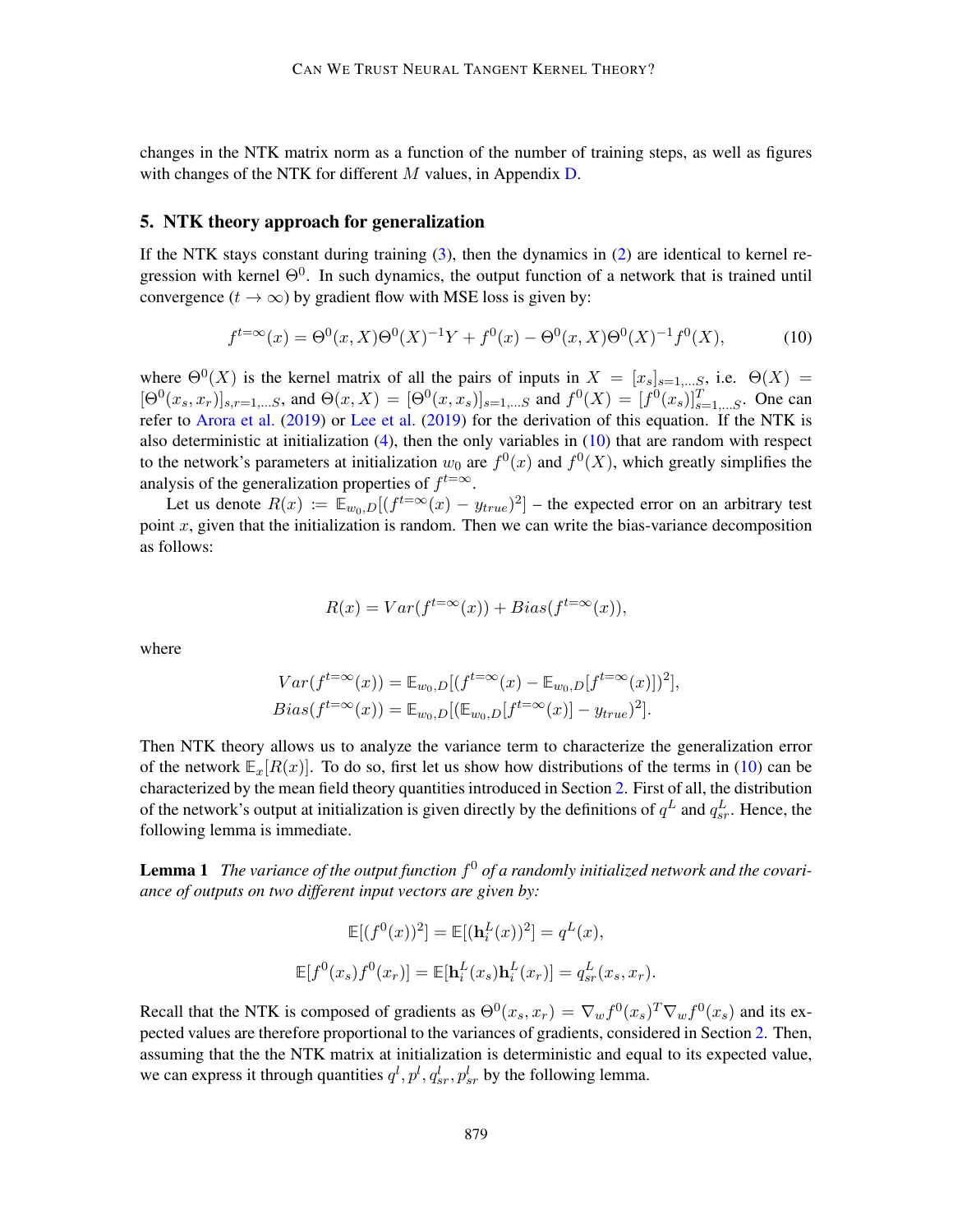

<span id="page-12-0"></span>Figure 5:  $\kappa_2$  as a function of depth for a) erf, b) ReLU networks. The colorbar shows the initial value of the covariance between inputs  $x_s^T x_r \in [0, 1]$ . For both activation functions,  $(\sigma_w^2, \sigma_b^2)$  values are chosen to lie in ordered and chaotic phases and at the border between them.

**Lemma 2** *For a fully-connected network with widths*  $M_l = \alpha_l M, l = 0, \ldots L$  *(where*  $M_0$  *is the input dimension), deterministic the NTK matrix on a sample*  $X = \{x_s\}_{s=1,\dots,S}$  *at initialization is given by:*

$$
\Theta^*(X) = \alpha M(\Lambda + O(1/M)),
$$
  
\n
$$
\Lambda = \begin{bmatrix}\n\kappa_1(x_1) & \kappa_2(x_1, x_2) & \cdots & \kappa_2(x_1, x_S) \\
\kappa_2(x_1, x_2) & \kappa_1(x_2) & \cdots & \kappa_2(x_1, x_{S-1}) \\
\vdots & \vdots & \ddots & \vdots \\
\kappa_2(x_1, x_S) & \cdots & \kappa_2(x_1, x_{S-1}) & \kappa_1(x_S)\n\end{bmatrix},
$$
  
\n
$$
\kappa_1(x) = \sum_{l=1}^{L} \frac{\alpha_{l-1}}{\alpha} \hat{q}^{l-1}(x) p^l(x), \quad \kappa_2(x_s, x_r) = \sum_{l=1}^{L} \frac{\alpha_{l-1}}{\alpha} \hat{q}^{l-1}_{sr}(x_s, x_r) p^l_{sr}(x_s, x_r),
$$
  
\n
$$
\gamma = \sum_{l=1}^{L-1} \frac{\alpha_{l-1}}{\alpha} \hat{q}^{l-1}(x) p^l(x).
$$

*where*  $\epsilon$  $\sum_{l=1}$  $\alpha_l \alpha_{l-1}$ 

We give a proof for this lemma in Appendix [A.](#page-17-7) We note that the same statement is also proven in [Karakida et al.](#page-16-12) [\(2018\)](#page-16-12) as a part of Theorem 3.

We can also notice that  $\kappa_1$  and  $q^l$  depend only on the norm of input x, so for normalized inputs they become data-independent. On the other hand,  $\kappa_2$  and  $q_{sr}^l$  depend on covariances of points in the dataset and therefore are data-dependent. However, it has also been observed in [Poole et al.](#page-17-2) [\(2016\)](#page-17-2) that both  $q^l$  and  $q^l_{sr}$  converge to their data-independent limits with depth. Let us denote their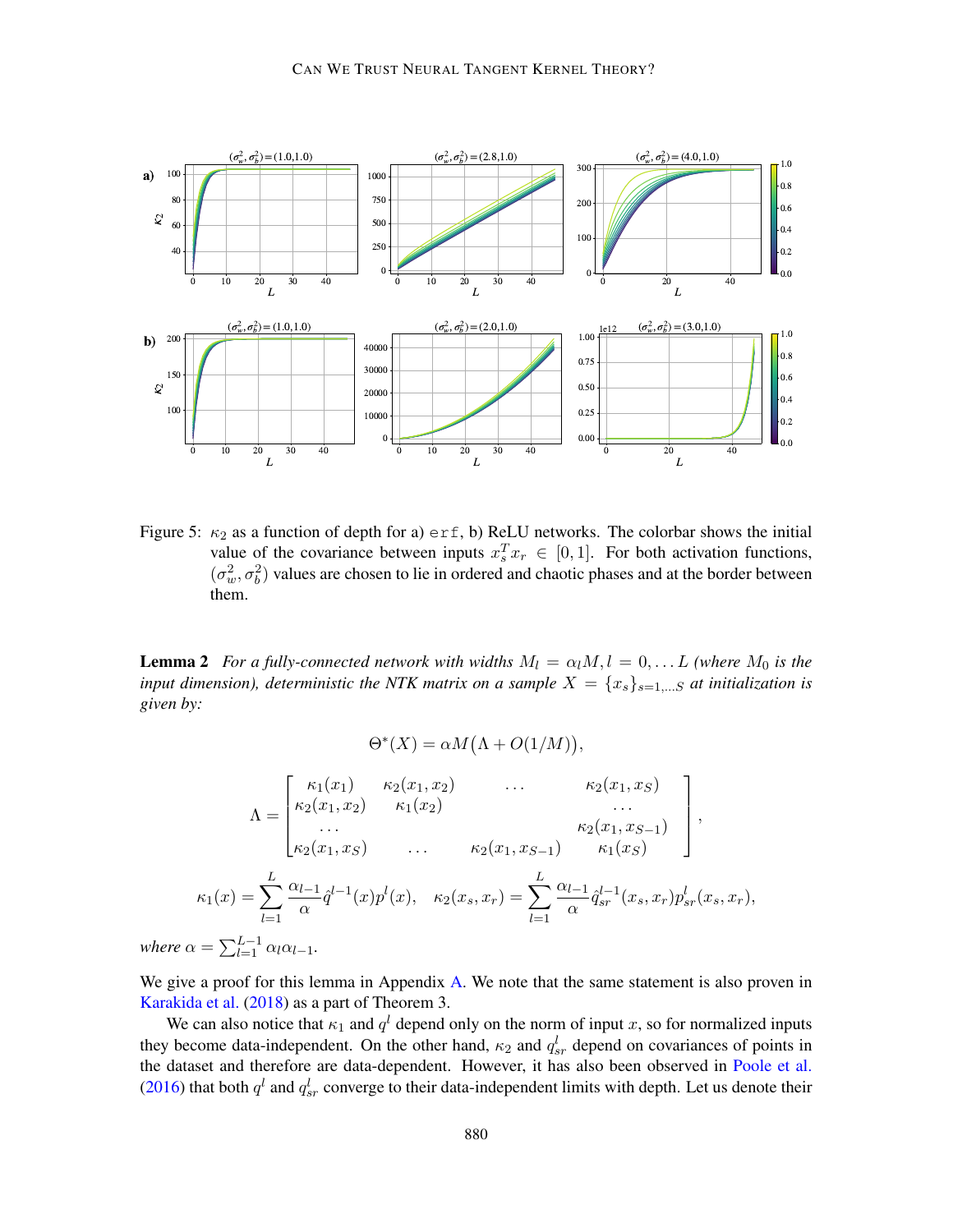

<span id="page-13-1"></span>Figure 6:  $\kappa_1/\kappa_2$  ration as a function of depth for a) external, BeLU networks. The colorbar shows the initial value of the covariance between inputs  $x_s^T x_r \in [0,1]$ . For both activation functions,  $(\sigma_w^2, \sigma_b^2)$  values are chosen to lie in ordered and chaotic phases and at the border between them.

data-independent means by  $\bar{q}^l$  and  $\bar{q}^l_{sr}$  respectively. Then we can also write data-independent means  $\bar{p}^l$  and  $\bar{p}^l_{sr}$  for the backpropagated errors, as well as  $\hat{q}^l$  and  $\hat{q}^l_{sr}$  for the activations. This leads to dataindependent  $\bar{\kappa}_1 = \sum_{l=1}^L$  $\alpha_{l-1}$  $\frac{l-1}{\alpha} \hat{q}^{l-1} \bar{p}^l$  and  $\bar{\kappa}_2 = \sum_{l=1}^L$  $\alpha_{l-1}$  $\frac{l-1}{\alpha} \hat{q}_{sr}^{l-1} \bar{p}_{sr}^{l}$ . We also notice that the changes in  $\kappa_2$  that come from the changes in covariance are small with respect to its mean value  $\bar{\kappa}_2$  for ReLU and  $erf$  networks<sup>[1](#page-13-0)</sup>. Note that for these two activation functions, we can take the integrals in [\(5\)](#page-3-0), [\(7\)](#page-4-1), [\(8\)](#page-4-2) and [\(9\)](#page-4-3) analytically (see Appendix [E\)](#page-26-0) and calculate  $\kappa_2$  for different values of the inputs' covariance, which is shown in Figure [5](#page-12-0) for ordered and chaotic phases and at the border between them. Therefore, we can write the NTK as a sum of its data-independent part and a data-dependent perturbation:

$$
\Theta^*(X) = \bar{\Theta}^*(\mathbf{I}_S + \epsilon(X)),
$$
  

$$
\bar{\Theta}^* = \alpha M((\bar{\kappa}_1 - \bar{\kappa}_2)\mathbf{I}_S + \bar{\kappa}_2 \mathbb{1}_S \mathbb{1}_S^T).
$$

We note that this result about the structure of the NTK is consistent with the analysis of [Xiao et al.](#page-17-5) [\(2019\)](#page-17-5), where the authors study the NTK at large depths.

From the structure of  $\Theta^*$ , one can see that its condition number depends on the ratio  $\kappa_1/\kappa_2$ : when its value is high, the NTK matrix is well-conditioned, and when the ratio approaches 1 the matrix becomes close to degenerate. Figure [6](#page-13-1) shows  $\kappa_1/\kappa_2$  ratio as a function of depth for exf and ReLU networks in ordered and chaotic phases and at the border between them. One can see

<span id="page-13-0"></span><sup>1.</sup> We expect tanh-networks that we studied empirically in other sections to behave similar to erf-networks.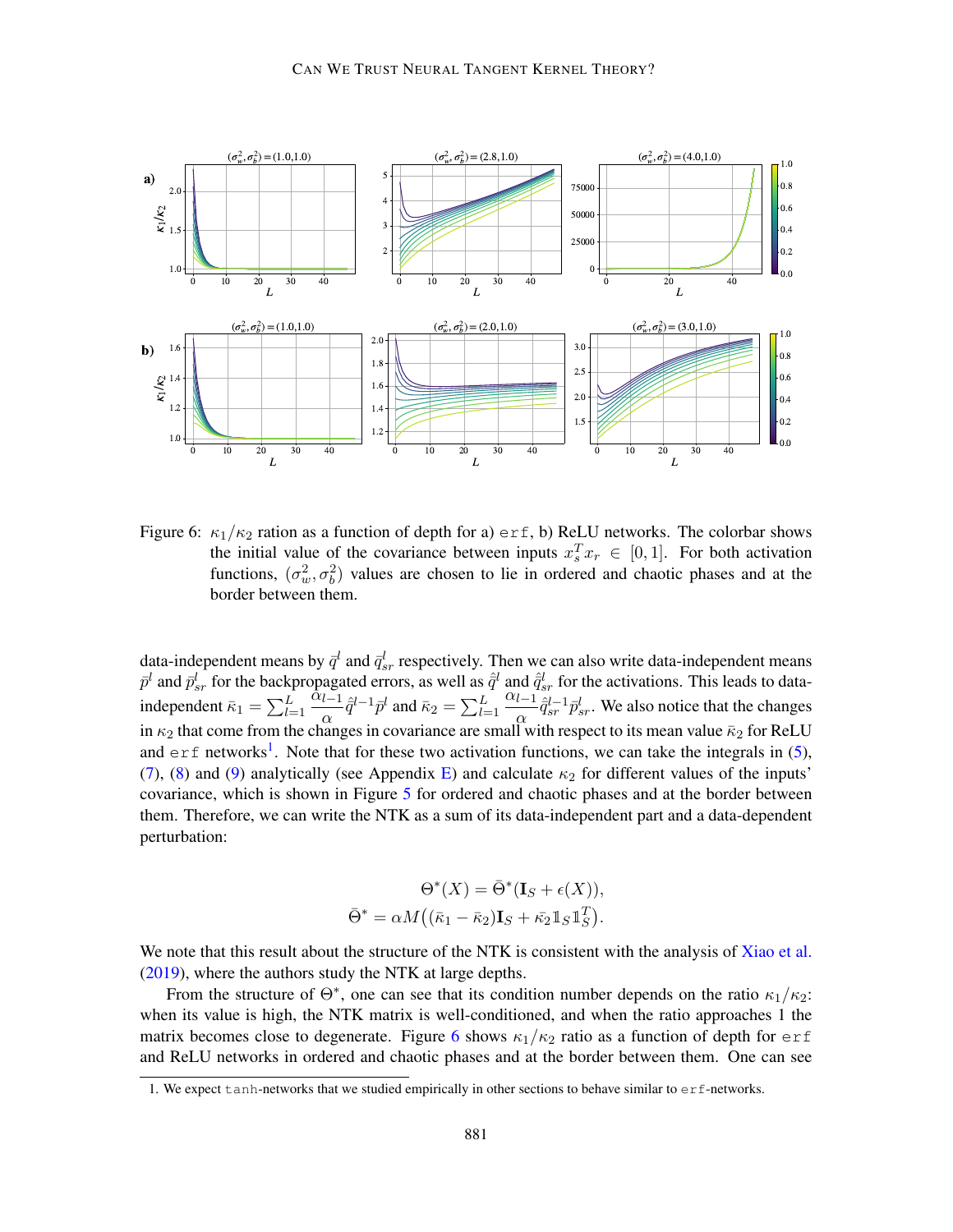from the graphs that the NTK matrix is well-conditioned in the chaotic phase and ill-conditioned in the ordered phase. Ill-conditioned NTK also implies that the maximum learning rate which allows to train the network is small [\(Xiao et al.,](#page-17-5) [2019;](#page-17-5) [Karakida et al.,](#page-16-12) [2018\)](#page-16-12). Therefore networks in the ordered phase rapidly become untrainable with depth, which is consistent with our observations in Section [4.](#page-8-0)

The following theorem characterizes the dependence of the variance of the output function  $f^{t=\infty}(x)$  on the data-independent part of the NTK.

Theorem 3 *Suppose a network evolves according to NTK theory under gradient flow and is fully trained (t*  $\rightarrow \infty$ *) on a dataset of size* S. Suppose also that the NTK matrix is well-conditioned. Then *the variance of its output is characterized by:*

<span id="page-14-0"></span>
$$
Var(f^{t=\infty}(x)) \approx (1 + \frac{A^2}{S})(\bar{q}^L - \bar{q}_{sr}^L) + (A - 1)^2 \bar{q}_{sr}^L,
$$

 $where A = A(\kappa_1, \kappa_2) = \frac{S}{\bar{\kappa}_1/\bar{\kappa}_2 + (S-1)}$ .

We give a proof for this result in the Appendix [B.](#page-18-0) In the next paragraphs, we analyze the behavior of the given variance expression and the applicability of the theorem in different situations:

- Ordered phase. One can notice that in the ordered phase  $A(\kappa_1, \kappa_2)$  converges to 1 rapidly with depth, as  $\bar{\kappa}_1/\bar{\kappa}_2 \to 1$ . This implies  $Var(f^{t=\infty}(x)) \propto \bar{q}^L - \bar{q}_{sr}^L$ , i.e. the variance is small and decreases with depth. However, the NTK is also ill-conditioned, therefore small data-dependent changes can cause significant changes in the output function. Thus, the dataindependent estimate for variance given by NTK theory does not explain the behavior of DNNs in the ordered phase and it is important to take into account data-dependent effects.
- Chaotic phase. In the chaotic phase, the NTK is well-conditioned for any depth. However, only networks with depth to width ratio  $L/M \approx 0$  behave as NTK theory suggests under gradient flow in the chaotic phase according to our experiments. As we saw in the previous sections, the NTK changes significantly during training and is random at initialization for deep networks, therefore the expression for the output function after training [\(10\)](#page-11-1) does not hold. The ratio  $\bar{\kappa}_1/\bar{\kappa}_2$  increases with depth in the chaotic phase, so  $A(\kappa_1, \kappa_2)$  decreases, and  $\bar{q}^L$  is much larger than  $\bar{q}^L_{st}$  [\(Poole et al.,](#page-17-2) [2016\)](#page-17-2). Therefore the data-independent variance  $Var(f^{t=\infty}(x)) \propto \bar{q}^L$  is high and proportional to the variance of outputs of a randomly initialized network. This is consistent with observations in [Chizat et al.](#page-15-3) [\(2019\)](#page-15-3) and [Xiao et al.](#page-17-5) [\(2019\)](#page-17-5). Thus, NTK theory can explain poor generalization, which shallow wide networks in the chaotic phase display. However, deeper networks may have very different behavior due to randomness at initialization and changes during gradient descent training, so they require more investigation.
- **EOC.** At EOC, the conditioning of the NTK as a function of depth is similar to the chaotic phase:  $\bar{\kappa}_1/\bar{\kappa}_2$  grows with depth, hence the kernel is well-conditioned. However, at EOC  $\bar{q}^L$ is smaller than in the chaotic phase [\(Poole et al.,](#page-17-2) [2016\)](#page-17-2). This implies that networks initialized close to EOC generalize better than networks in the chaotic phase and at the same time remain trainable at large depths. We observed in the previous sections that at the border between phases NTK theory gives an approximation of network's average behavior even for deep networks, but the finite-width effects can still be significant and should be considered.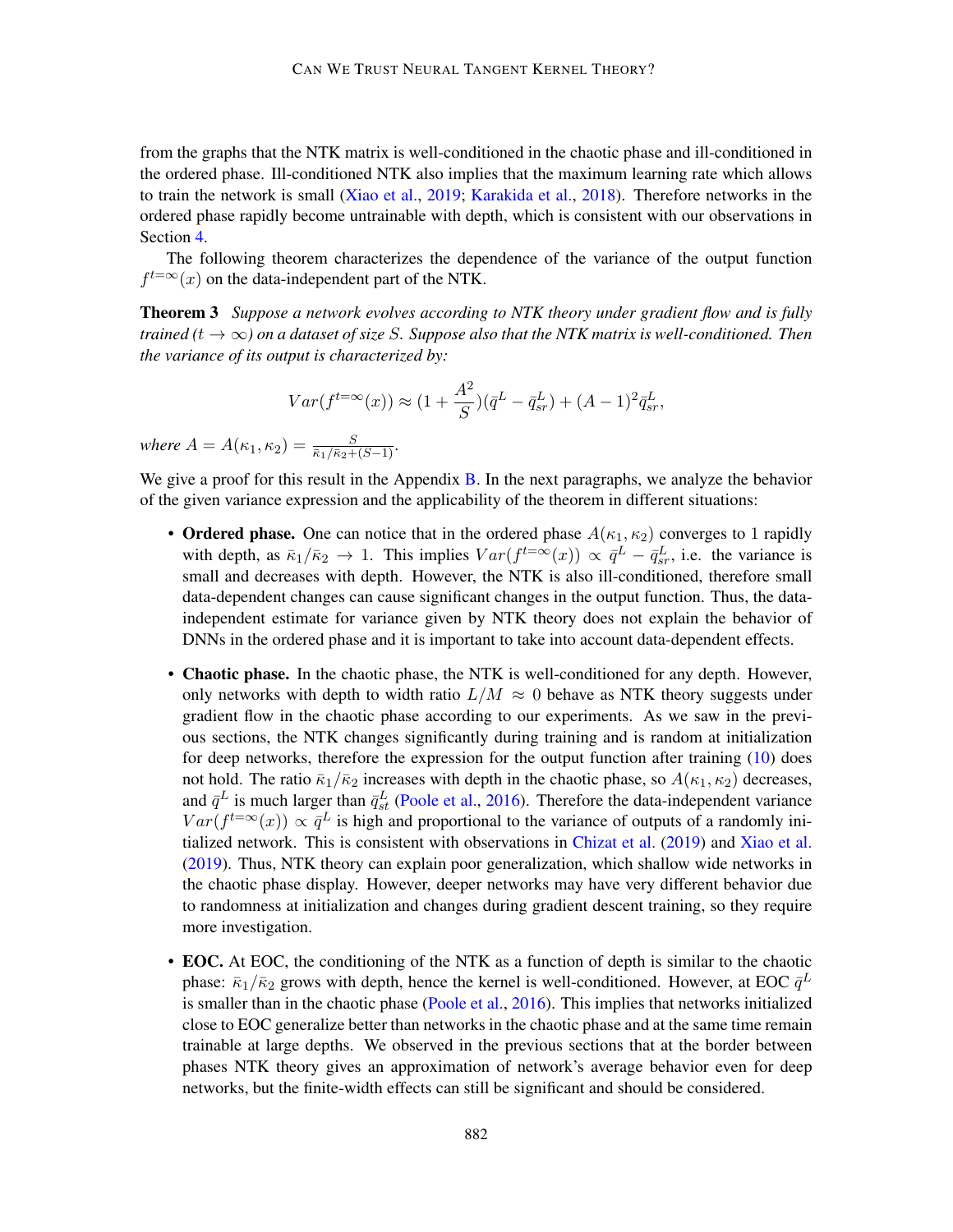## 6. Conclusions and future work

In this work, we have shown that NTK theory does not generally describe the training dynamics of finite-width DNNs accurately. Only relatively shallow networks and deep networks in the ordered phase, i.e. initialized with small  $\sigma_w^2$ , behave as NTK theory suggests under gradient descent. The analysis of the data-independent variance of the output function based on NTK theory shows that it is proportional to the output variance at initialization  $q<sup>L</sup>$  in the chaotic phase and at EOC. This result is not surprising, in a sense that it does not explain how training effects NNs' performance. It would provide more insight into networks' behavior if we could understand the data-dependent changes in the NTK, which are significant for deep networks in the ordered phase and at EOC, and study how these changes impact the output function. To study deep networks in the chaotic phase and at EOC, it is also essential to account for randomness in the NTK matrix at initialization and its changes during training, which cannot be done within NTK theory. Thus, an entirely new conceptual viewpoint is required to provide a full theoretical analysis of DNNs behavior under gradient descent.

#### Acknowledgments

GK would like to acknowledge partial support by the NSF-Simons Research Collaboration THEO-RINET.

## References

- <span id="page-15-2"></span>Sanjeev Arora, Simon S Du, Wei Hu, Zhiyuan Li, Russ R Salakhutdinov, and Ruosong Wang. On exact computation with an infinitely wide neural net. In *Advances in Neural Information Processing Systems*, pages 8139–8148, 2019.
- <span id="page-15-6"></span>Mikhail Belkin, Daniel Hsu, Siyuan Ma, and Soumik Mandal. Reconciling modern machine learning and the bias-variance trade-off. *arXiv preprint arXiv:1812.11118*, 2018.
- <span id="page-15-7"></span>Mikhail Belkin, Daniel Hsu, and Ji Xu. Two models of double descent for weak features. *arXiv preprint arXiv:1903.07571*, 2019.
- <span id="page-15-3"></span>Lenaic Chizat, Edouard Oyallon, and Francis Bach. On lazy training in differentiable programming. In *Advances in Neural Information Processing Systems*, pages 2937–2947, 2019.
- <span id="page-15-5"></span>Mario Geiger, Arthur Jacot, Stefano Spigler, Franck Gabriel, Levent Sagun, Stephane d'Ascoli, ´ Giulio Biroli, Clément Hongler, and Matthieu Wyart. Scaling description of generalization with number of parameters in deep learning. *Journal of Statistical Mechanics: Theory and Experiment*, 2020(2):023401, 2020.
- <span id="page-15-1"></span>Ian J Goodfellow, Oriol Vinyals, and Andrew M Saxe. Qualitatively characterizing neural network optimization problems. *arXiv preprint arXiv:1412.6544*, 2014.
- <span id="page-15-4"></span>Boris Hanin and Mihai Nica. Finite depth and width corrections to the neural tangent kernel. *arXiv preprint arXiv:1909.05989*, 2019.
- <span id="page-15-0"></span>Awni Hannun, Carl Case, Jared Casper, Bryan Catanzaro, Greg Diamos, Erich Elsen, Ryan Prenger, Sanjeev Satheesh, Shubho Sengupta, Adam Coates, et al. Deep speech: Scaling up end-to-end speech recognition. *arXiv preprint arXiv:1412.5567*, 2014.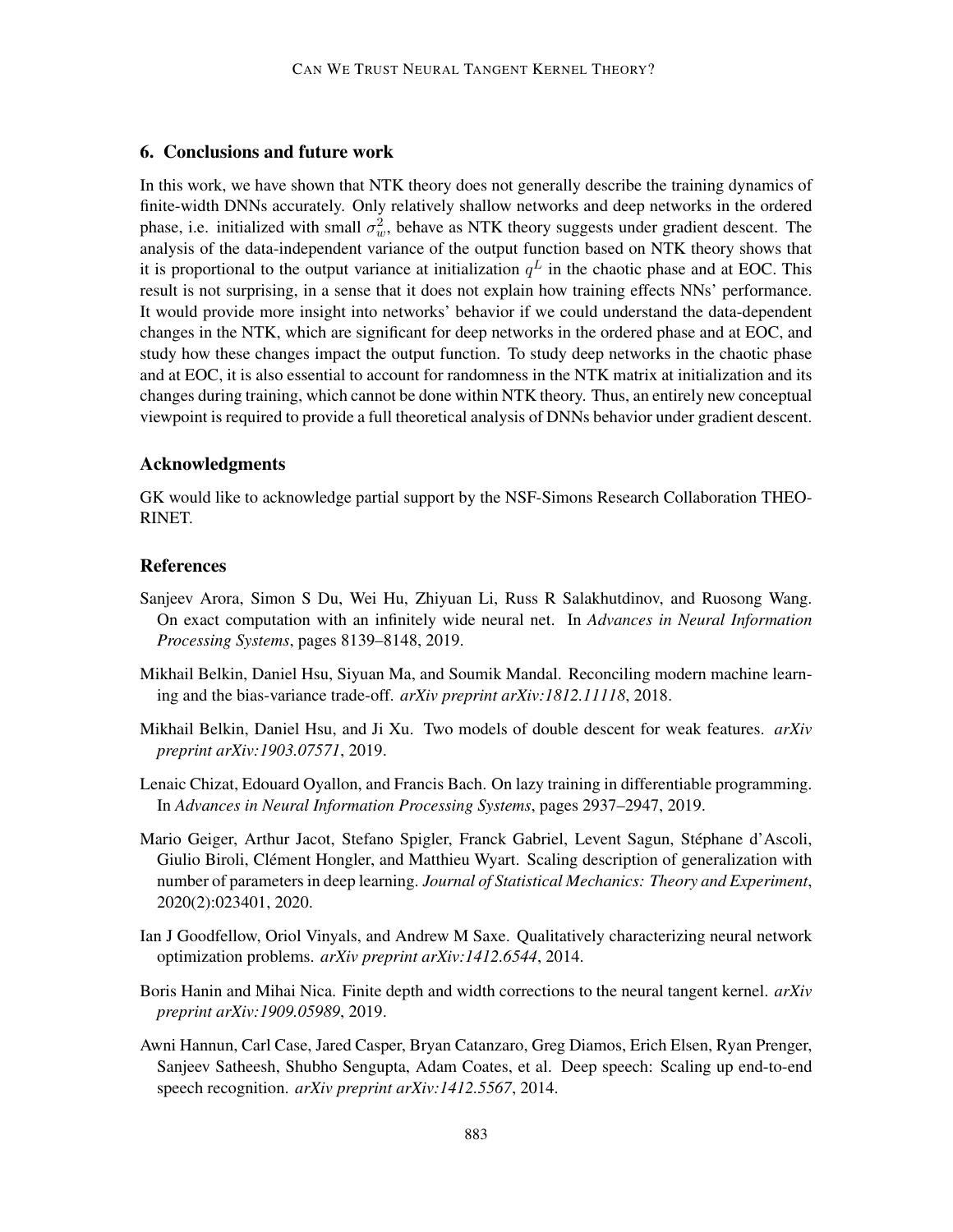- <span id="page-16-3"></span>Moritz Hardt, Ben Recht, and Yoram Singer. Train faster, generalize better: Stability of stochastic gradient descent. In *International Conference on Machine Learning*, pages 1225–1234. PMLR, 2016.
- <span id="page-16-11"></span>Trevor Hastie, Andrea Montanari, Saharon Rosset, and Ryan J Tibshirani. Surprises in highdimensional ridgeless least squares interpolation. *arXiv preprint arXiv:1903.08560*, 2019.
- <span id="page-16-13"></span>Soufiane Hayou, Arnaud Doucet, and Judith Rousseau. On the selection of initialization and activation function for deep neural networks. *arXiv preprint arXiv:1805.08266*, 2018.
- <span id="page-16-9"></span>Soufiane Hayou, Arnaud Doucet, and Judith Rousseau. Mean-field behaviour of neural tangent kernel for deep neural networks. *arXiv preprint arXiv:1905.13654*, 2019.
- <span id="page-16-7"></span>Jiaoyang Huang and Horng-Tzer Yau. Dynamics of deep neural networks and neural tangent hierarchy. In *International Conference on Machine Learning*, pages 4542–4551. PMLR, 2020.
- <span id="page-16-6"></span>Arthur Jacot, Franck Gabriel, and Clément Hongler. Neural tangent kernel: Convergence and generalization in neural networks. In *Advances in neural information processing systems*, pages 8571–8580, 2018.
- <span id="page-16-12"></span>Ryo Karakida, Shotaro Akaho, and Shun-ichi Amari. Universal statistics of fisher information in deep neural networks: Mean field approach. *arXiv preprint arXiv:1806.01316*, 2018.
- <span id="page-16-0"></span>Alex Krizhevsky, Ilya Sutskever, and Geoffrey E Hinton. Imagenet classification with deep convolutional neural networks. In *Advances in neural information processing systems*, pages 1097–1105, 2012.
- <span id="page-16-4"></span>Jaehoon Lee, Yasaman Bahri, Roman Novak, Samuel S Schoenholz, Jeffrey Pennington, and Jascha Sohl-Dickstein. Deep neural networks as gaussian processes. *arXiv preprint arXiv:1711.00165*, 2017.
- <span id="page-16-8"></span>Jaehoon Lee, Lechao Xiao, Samuel Schoenholz, Yasaman Bahri, Roman Novak, Jascha Sohl-Dickstein, and Jeffrey Pennington. Wide neural networks of any depth evolve as linear models under gradient descent. In *Advances in neural information processing systems*, pages 8572–8583, 2019.
- <span id="page-16-5"></span>Alexander G de G Matthews, Mark Rowland, Jiri Hron, Richard E Turner, and Zoubin Ghahramani. Gaussian process behaviour in wide deep neural networks. *arXiv preprint arXiv:1804.11271*, 2018.
- <span id="page-16-1"></span>Volodymyr Mnih, Koray Kavukcuoglu, David Silver, Alex Graves, Ioannis Antonoglou, Daan Wierstra, and Martin Riedmiller. Playing atari with deep reinforcement learning. *arXiv preprint arXiv:1312.5602*, 2013.
- <span id="page-16-2"></span>Guido F Montufar, Razvan Pascanu, Kyunghyun Cho, and Yoshua Bengio. On the number of linear regions of deep neural networks. In *Advances in neural information processing systems*, pages 2924–2932, 2014.
- <span id="page-16-10"></span>Preetum Nakkiran, Gal Kaplun, Yamini Bansal, Tristan Yang, Boaz Barak, and Ilya Sutskever. Deep double descent: Where bigger models and more data hurt. *arXiv preprint arXiv:1912.02292*, 2019.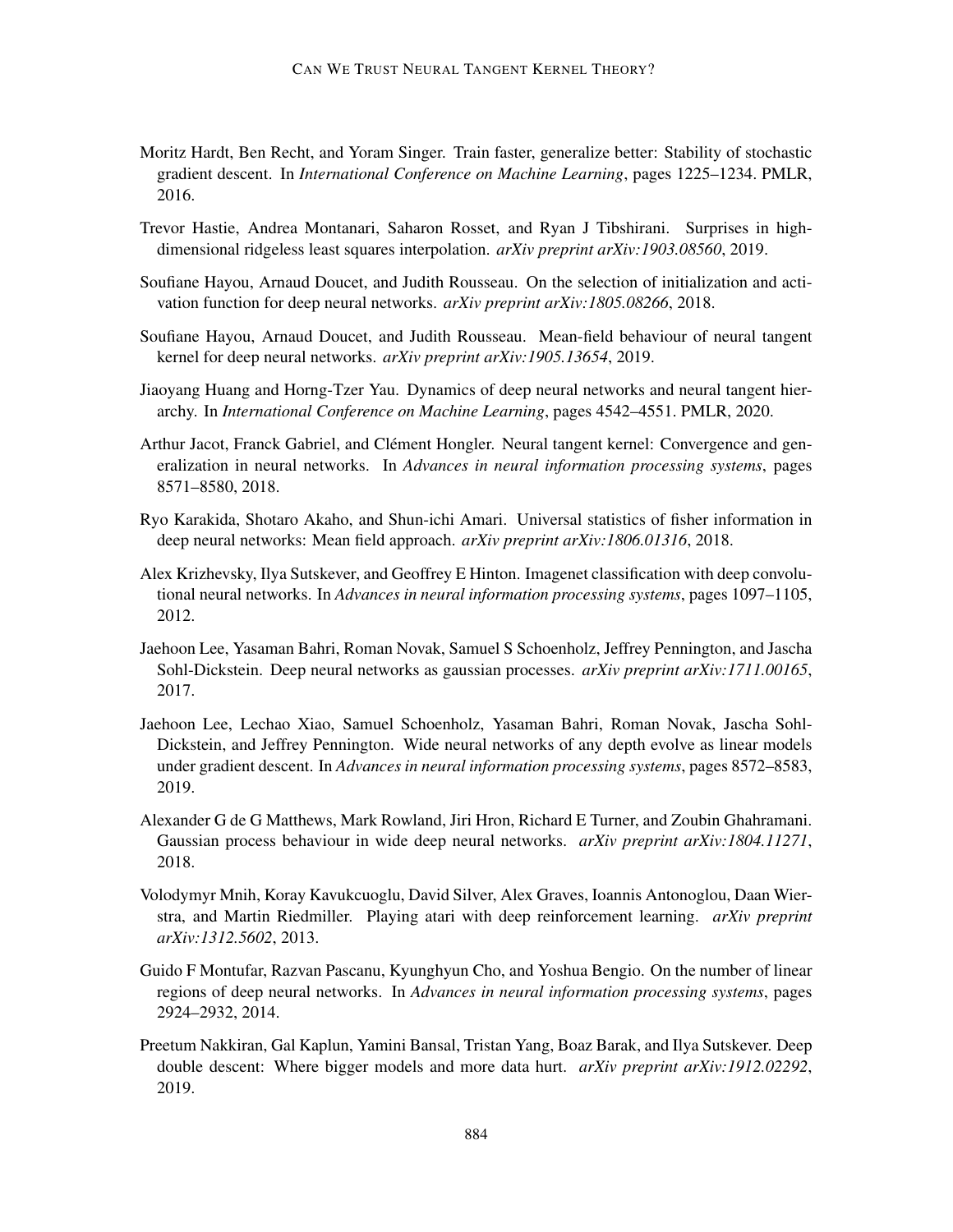- <span id="page-17-1"></span>Roman Novak, Lechao Xiao, Jaehoon Lee, Yasaman Bahri, Greg Yang, Jiri Hron, Daniel A Abolafia, Jeffrey Pennington, and Jascha Sohl-Dickstein. Bayesian deep convolutional networks with many channels are gaussian processes. *arXiv preprint arXiv:1810.05148*, 2018.
- <span id="page-17-2"></span>Ben Poole, Subhaneil Lahiri, Maithra Raghu, Jascha Sohl-Dickstein, and Surya Ganguli. Exponential expressivity in deep neural networks through transient chaos. In *Advances in neural information processing systems*, pages 3360–3368, 2016.
- <span id="page-17-3"></span>Samuel S Schoenholz, Justin Gilmer, Surya Ganguli, and Jascha Sohl-Dickstein. Deep information propagation. *arXiv preprint arXiv:1611.01232*, 2016.
- <span id="page-17-5"></span>Lechao Xiao, Jeffrey Pennington, and Samuel S Schoenholz. Disentangling trainability and generalization in deep learning. *arXiv preprint arXiv:1912.13053*, 2019.
- <span id="page-17-6"></span>Ge Yang and Samuel Schoenholz. Mean field residual networks: On the edge of chaos. In *Advances in neural information processing systems*, pages 7103–7114, 2017.
- <span id="page-17-4"></span>Greg Yang. Tensor programs ii: Neural tangent kernel for any architecture. *arXiv preprint arXiv:2006.14548*, 2020.
- <span id="page-17-0"></span>Chiyuan Zhang, Samy Bengio, Moritz Hardt, Benjamin Recht, and Oriol Vinyals. Understanding deep learning requires rethinking generalization. *arXiv preprint arXiv:1611.03530*, 2016.

## <span id="page-17-7"></span>Appendix A. Lemma [2](#page-11-2)

By definition, each component of the NTK matrix is a scalar product of network's gradient vectors:

$$
\Theta^{0}(X) = [\nabla_{w} f^{0}(x_{s})^{T} \nabla_{w} f^{0}(x_{r})]_{x_{s} \in X, x_{r} \in X}.
$$

In Section [2](#page-3-1) we show for the network's gradients that

$$
\begin{aligned} &\mathbb{E}\Big[(\frac{\partial f^0(x)}{\partial \mathbf{W}_{ij}^l})^2\Big] = \mathbb{E}[(\delta_i^l)^2]\mathbb{E}[(\phi(\mathbf{h}_j^{l-1}))^2] = \frac{1}{M_l}p^l(x)\hat{q}^{l-1}(x),\\ &\mathbb{E}\Big[(\frac{\partial f^0(x)}{\partial \mathbf{b}_i^l})^2\Big] = \mathbb{E}[(\delta_i^l)^2] = \frac{1}{M_l}p^l(x), \end{aligned}
$$

and similarly

$$
\mathbb{E}\Big[\frac{\partial f^0(x_s)}{\partial \mathbf{W}_{ij}^l}\frac{\partial f^0(x_r)}{\partial \mathbf{W}_{ij}^l}\Big] = \mathbb{E}[\delta_i^l(x_s)\delta_i^l(x_r)]\mathbb{E}[\phi(\mathbf{h}_j^{l-1})(x_s)\phi(\mathbf{h}_j^{l-1})(x_r)]
$$
  
\n
$$
= \frac{1}{M_l}p_{sr}^l(x_s, x_r)\hat{q}_{sr}^{l-1}(x_s, x_r),
$$
  
\n
$$
\mathbb{E}\Big[\frac{\partial f^0(x_s)}{\partial \mathbf{b}_i^l}\frac{\partial f^0(x_r)}{\partial \mathbf{b}_i^l}\Big] = \mathbb{E}[\delta_i^l(x_s)\delta_i^l(x_r)] = \frac{1}{M_l}p_{sr}^l(x_s, x_r).
$$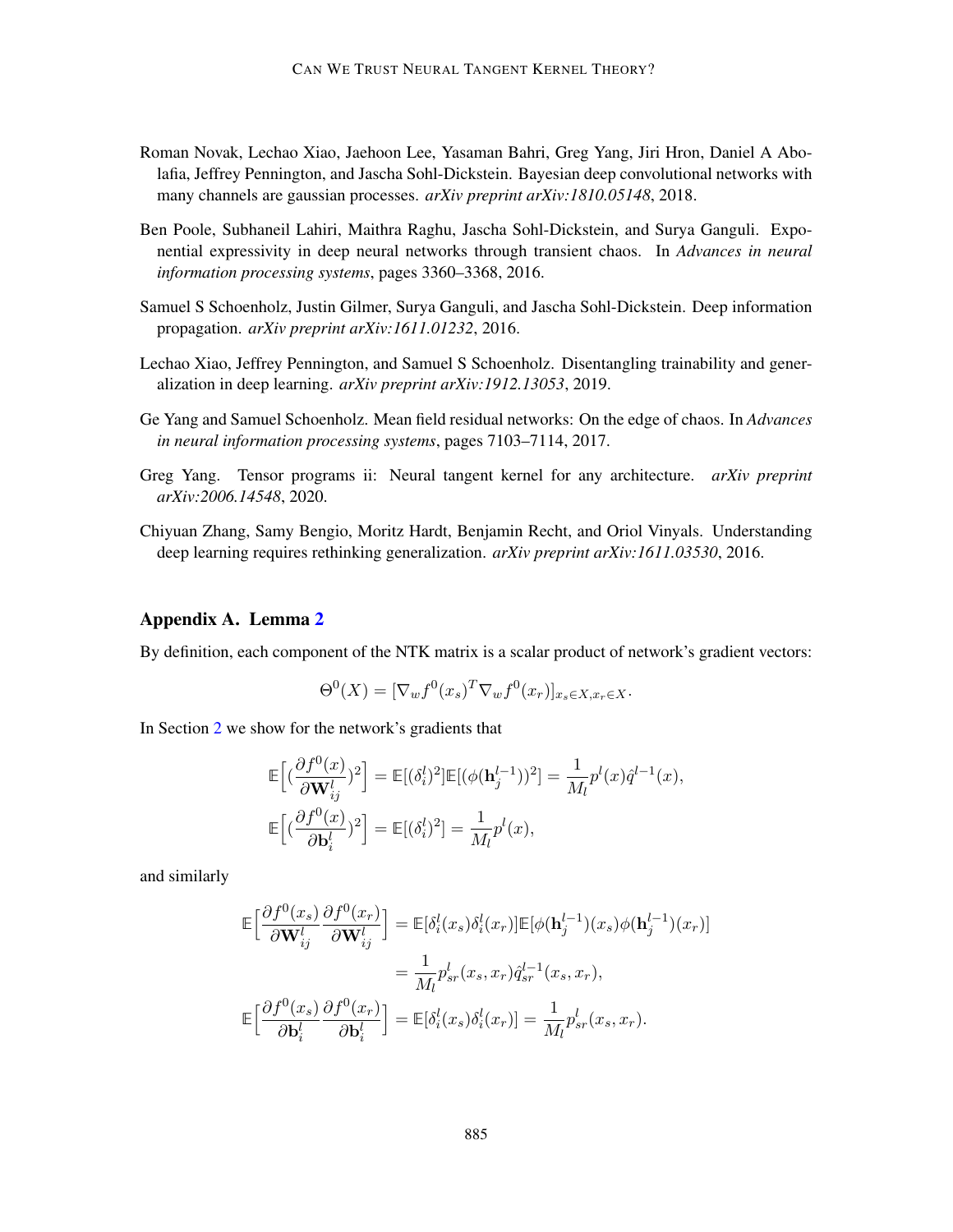Thus, we get the following expression for non-diagonal elements of the NTK:

$$
\Theta^{0}(x_{s}, x_{r}) = \sum_{i,j,l} \left[ \frac{\partial f^{0}(x_{s})}{\partial \mathbf{W}_{ij}^{l}} \frac{\partial f^{0}(x_{r})}{\partial \mathbf{W}_{ij}^{l}} \right] + \sum_{i,l} \left[ \frac{\partial f^{0}(x_{s})}{\partial \mathbf{b}_{i}^{l}} \frac{\partial f^{0}(x_{r})}{\partial \mathbf{b}_{i}^{l}} \right]
$$
  
\n
$$
= \sum_{l} M_{l} M_{l-1} \mathbb{E}[\delta_{i}^{l}(x_{s}) \delta_{i}^{l}(x_{r})] \mathbb{E}[\phi(\mathbf{h}_{j}^{l-1})(x_{s}) \phi(\mathbf{h}_{j}^{l-1})(x_{r})]
$$
  
\n
$$
+ \sum_{l} M_{l} \mathbb{E}[\delta_{i}^{l}(x_{s}) \delta_{i}^{l}(x_{r})]
$$
  
\n
$$
= \sum_{l} \alpha_{l-1} M p_{sr}^{l}(x_{s}, x_{r}) q_{sr}^{l-1}(x_{s}, x_{r}) + \sum_{l} p_{sr}^{l}(x_{s}, x_{r})
$$
  
\n
$$
= \alpha M \Big( \sum_{l} \frac{\alpha_{l-1}}{\alpha} p_{sr}^{l}(x_{s}, x_{r}) q_{sr}^{l-1}(x_{s}, x_{r}) + O(1/M) \Big)
$$
  
\n
$$
= \alpha M (\kappa_{2}(x_{s}, x_{r}) + O(1/M))
$$

Similarly, we get the expression for diagonal elements of the NTK matrix:

$$
\Theta^{0}(x, x) = \alpha M(\kappa_1(x) + O(1/M)),
$$

which gives the statement of the lemma.

## <span id="page-18-0"></span>Appendix B. Theorem [3](#page-14-0)

Recall the formula of the output function after training:

$$
f^{t=\infty}(x) = \Theta^0(x, X)\Theta^0(X)^{-1}Y + f^0(x) - \Theta^0(x, X)\Theta^0(X)^{-1}f^0(X).
$$

As initialization of the network's parameters  $w_0$  is centered Gaussian, the expectation of the output at initialization is equal to zero:

$$
\mathbb{E}_{w_0}[f^0(x)] = 0, \quad \mathbb{E}_{w_0}[f^0(X)] = \mathbf{0}_S.
$$

Then if the NTK is deterministic at initialization we can write the expectation as follows:

$$
\mathbb{E}_{w_0}[f^{t=\infty}(x)] = \mathbb{E}_{w_0}[\Theta^0(x, X)\Theta^0(X)^{-1}Y] = \Theta^*(x, X)\Theta^*(X)^{-1}Y
$$

because neither Y nor  $\Theta^*$  are random with respect to the initialization parameters.

To obtain the variance of output, we also need to write the expected values of all the terms of squared  $f^{t=\infty}$ . First, by Lemma [1:](#page-11-3)

$$
\mathbb{E}_{w_0}[(f^0(x))^2] = q^L(x).
$$

Then,

$$
\mathbb{E}_{w_0}[(\Theta^0(x,X)\Theta^0(X)^{-1}Y)^2] = (\Theta^*(x,X)\Theta^*(X)^{-1}Y)^2 = \mathbb{E}_{w_0}^2[f^{t=\infty}(x)].
$$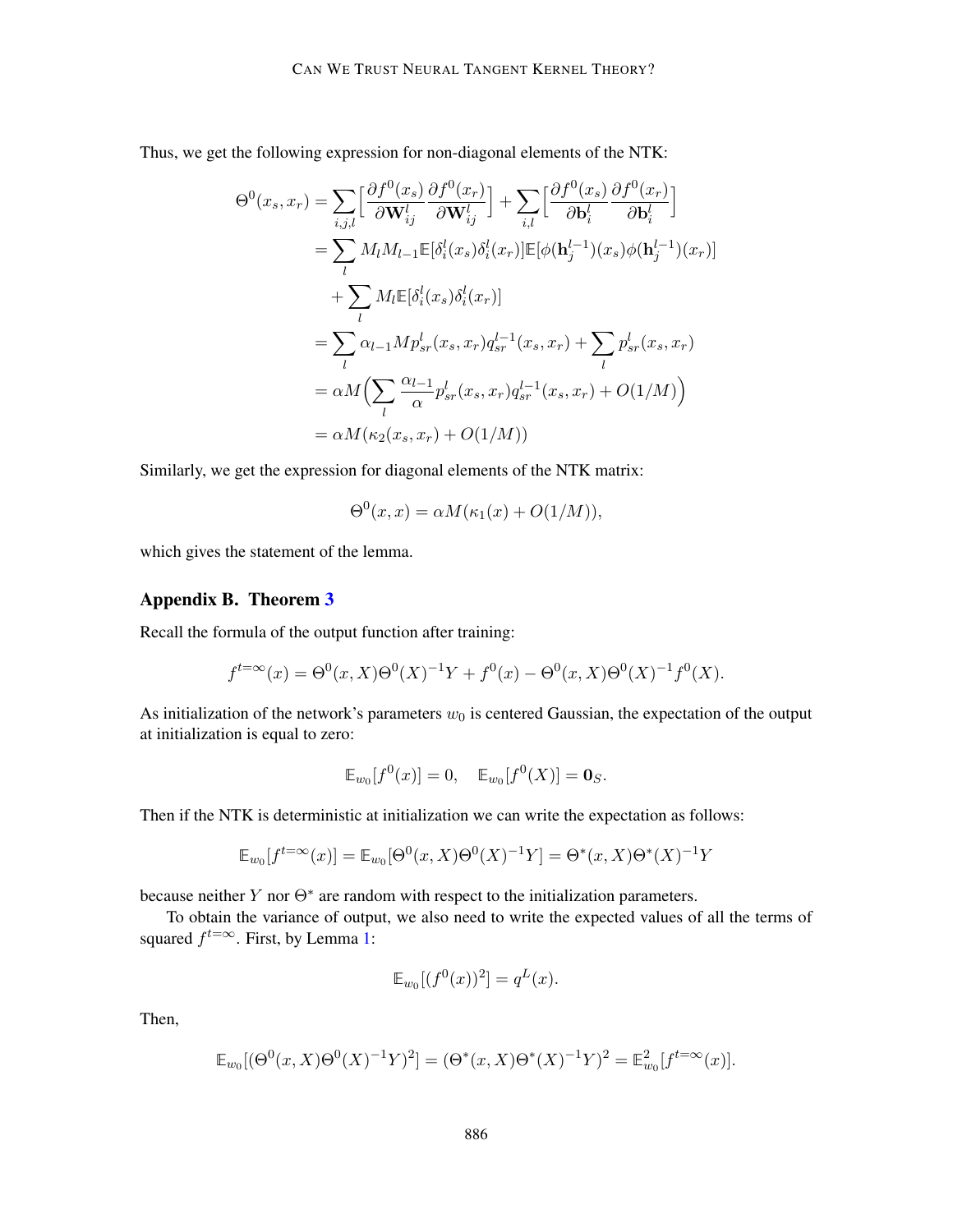And

$$
\mathbb{E}_{w_0}[(\Theta^0(x, X)\Theta^0(X)^{-1}f^0(X))^2]
$$
  
= tr( $\mathbb{E}_{w_0}[f^0(X)f^0(X)^T]\Theta^*(X)^{-1}\Theta^*(x, X)^T\Theta^*(x, X)\Theta^*(X)^{-1})$   
= tr(K(X)\Theta^\*(X)^{-1}\Theta^\*(x, X)^T\Theta^\*(x, X)\Theta^\*(X)^{-1}),

where

$$
K(X) = \begin{bmatrix} q^L(x_1) & q^L_{sr}(x_1, x_2) & \dots & q^L_{sr}(x_1, x_S) \\ q^L_{sr}(x_1, x_2) & q^L(x_2) & \dots & \dots \\ \dots & \dots & \dots & q^L_{sr}(x_1, x_{S-1}) \\ q^L_{sr}(x_1, x_S) & \dots & q^L_{sr}(x_1, x_{S-1}) & q^L(x_S) \end{bmatrix}
$$

.

 $K(X)$  is the NNGP matrix, which characterizes the Gaussian process of a randomly initialized network. Finally:

$$
\mathbb{E}_{w_0}[f^0(x)\Theta^0(x,X)\Theta^0(X)^{-1}f^0(X)] = \Theta^*(x,X)\Theta^*(X)^{-1}\mathbb{E}_{w_0}[f^0(x)f^0(X)]
$$
  
=  $\Theta^*(x,X)\Theta^*(X)^{-1}q_{sr}^L(x,X),$ 

where  $q_{sr}^L(x, X) = [q_{sr}^L(x, x_s)]_{s=1,...S}^T$ . The other terms are equal to zero. Moreover, we can see that terms of variance with  $Y$  cancel each other.

We now recall that  $\Theta^*(X) = \bar{\Theta}^*(I_S + \epsilon(X))$  and  $\bar{\Theta}^* = \alpha M((\bar{\kappa}_1 - \bar{\kappa}_2)I_S + \bar{\kappa}_2 I_S I_S^T)$ . Then we can invert  $\bar{\Theta}^*$  by Woodbury identity:

$$
\bar{\Theta}^{* - 1} = \frac{1}{\alpha M(\bar{\kappa}_1 - \bar{\kappa}_2)} \left( \mathbf{I}_S - \frac{\bar{\kappa}_2}{\bar{\kappa}_1 + (S - 1)\bar{\kappa}_2} \mathbb{1}_S \mathbb{1}_S^T \right)
$$

We assumed that the NTK matrix is well-conditioned, so the change in the  $\overline{\Theta}^*$  <sup>-1</sup> caused by the perturbation term is relatively small and we can write  $\Theta^*$   $^{-1}(X) = \overline{\Theta}^*$   $^{-1}(\mathbf{I}_S + \tilde{\epsilon}(X))$ . Then we can also approximate the above expectation as follows:

$$
\Theta^*(x, X)\Theta^*(X)^{-1}q_{sr}^L(x, X) \approx \frac{\bar{\kappa}_2}{(\bar{\kappa}_1 - \bar{\kappa}_2)} \mathbb{1}_S^T (\mathbf{I}_S - \frac{\bar{\kappa}_2}{\bar{\kappa}_1 + (S-1)\bar{\kappa}_2} \mathbb{1}_S \mathbb{1}_S^T) q_{sr}^L(x, X)
$$
  
= 
$$
\frac{\bar{\kappa}_2}{(\bar{\kappa}_1 - \bar{\kappa}_2)} \left(1 - \frac{\bar{\kappa}_2 S}{\bar{\kappa}_1 + (S-1)\bar{\kappa}_2}\right) \mathbb{1}_S^T q_{sr}^L(x, X)
$$
  
= 
$$
\frac{S}{(\bar{\kappa}_1/\bar{\kappa}_2 + (S-1))} \langle q_{sr}^L(x_s, x) \rangle_{s=1, \dots S},
$$

$$
tr(K(X)\Theta^*(X)^{-1}\Theta^*(x,X)^T\Theta^*(x,X)\Theta^*(X)^{-1})
$$
  
\n
$$
\approx \frac{\bar{\kappa}_2^2}{(\bar{\kappa}_1 - \bar{\kappa}_2)^2} (1 - \frac{\bar{\kappa}_2 S}{\bar{\kappa}_1 + (S-1)\bar{\kappa}_2})^2 tr(K(X) 1_S 1_S^T)
$$
  
\n
$$
= \frac{S^2}{(\bar{\kappa}_1/\bar{\kappa}_2 + (S-1))^2} (\frac{1}{S} \langle q^L(x_s) \rangle + (1 - \frac{1}{S}) \langle q_{sr}^L(x_s, x_r) \rangle).
$$

Taking expectation of the above expressions over a random dataset  $D$ , which is independent to random initialization  $w_0$ , we get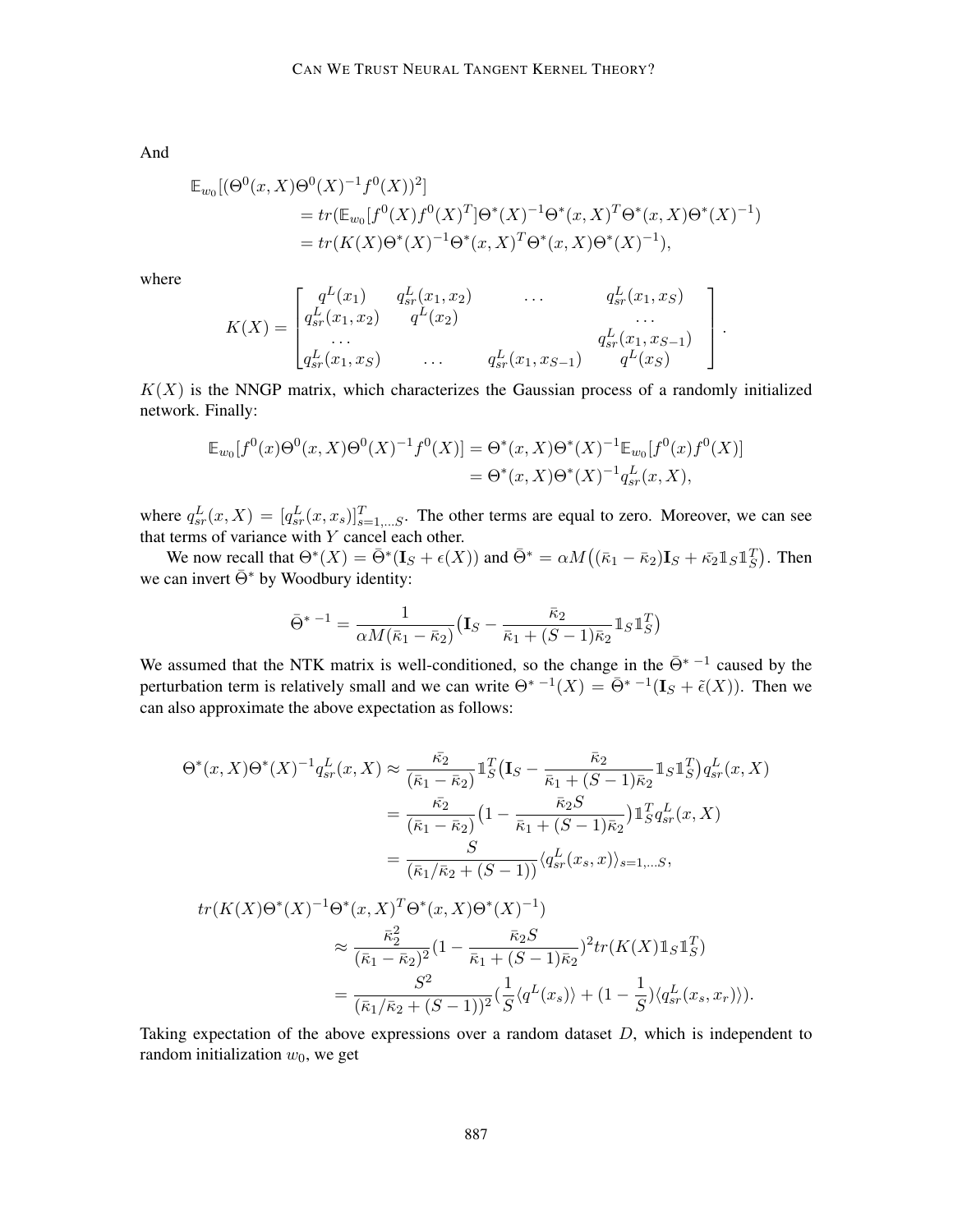$$
\mathbb{E}_{w_0,D}[f^0(x)\Theta^0(x,X)\Theta^0(X)^{-1}f^0(X)] = \frac{S}{\bar{\kappa}_1/\bar{\kappa}_2 + (S-1)} \mathbb{E}_X[\langle q_{sr}^L(x_s,x) \rangle]
$$
  
\n
$$
= \frac{S}{\bar{\kappa}_1/\bar{\kappa}_2 + (S-1)} \bar{q}_{sr}^L,
$$
  
\n
$$
\mathbb{E}_{w_0,X}[(\Theta^0(x,X)\Theta^0(X)^{-1}f^0(X))^2] = \frac{S^2}{(\bar{\kappa}_1/\bar{\kappa}_2 + (S-1))^2}.
$$
  
\n
$$
\cdot \mathbb{E}_X(\frac{1}{S}\langle q^L(x_s) \rangle + (1 - \frac{1}{S})\langle q_{sr}^L(x_s, x_r) \rangle)
$$
  
\n
$$
= \frac{S^2}{(\bar{\kappa}_1/\bar{\kappa}_2 + (S-1))^2} (\frac{1}{S}\bar{q}^L + (1 - \frac{1}{S})\bar{q}_{sr}^L).
$$

Putting everything together, we get

$$
\mathbb{E}_{w_0,X}[(f_{lin}^{t=\infty}(x))^2] - \mathbb{E}_{w_0,X}[f_{lin}^{t=\infty}(x)]^2 \approx \bar{q}^L - 2\frac{S}{\bar{\kappa}_1/\bar{\kappa}_2 + (S-1)}\bar{q}_{sr}^L + \frac{S^2}{(\bar{\kappa}_1/\bar{\kappa}_2 + (S-1))^2}(\frac{1}{S}\bar{q}^L + (1-\frac{1}{S})\bar{q}_{sr}^L).
$$

Denoting  $A = \frac{S}{\bar{\kappa}_1/\bar{\kappa}_2 + (S-1)}$ , we can rewrite the above expression as

$$
Var(f^{t=\infty}(x)) \approx (1 + \frac{A^2}{S})(\bar{q}^L - \bar{q}_{sr}^L) + (A - 1)^2 \bar{q}_{sr}^L.
$$

# Appendix C. Effects of biases on the NTK variance at initialization

Figure [7](#page-21-0) shows the dependence of the NTK variance at initialization on  $\sigma_b^2$ . One can see that lower  $\sigma_b^2$  values yield narrower boundary between the two phases, but the general picture stays similar to the one in Figure [1.](#page-6-0)

#### <span id="page-20-0"></span>Appendix D. Additional experiments on the NTK change during training

Here we provide additional figures on changes of the NTK during gradient descent training.

Figures [8](#page-22-0) and [9](#page-23-0) show changes in the NTK matrix norm as a function of the number of training steps for tanh and ReLU networks, respectively. One can see how the NTK changes after  $10, 10^2, 10^3$  and  $10^4$  training steps. The findings from these figures are similar to the analysis we provided in Section [4:](#page-8-0) the NTK behaviour changes significantly around the border between ordered and chaotic phases. One can also see that for deep networks in the chaotic phase the NTK changes significantly already in the early stages of training, while networks in the ordered phase display very low changes in the NTK norm for a long time.

Figures [10](#page-24-0) and [11](#page-25-0) show the effects of the network width on the changes of the NTK matrix during training. We provide experiments for  $M = 128, 256, 512$ . One can see that, as expected in NTK theory, higher  $M$  values overall result in smaller changes of the NTK. However, with all the width values, one can see the transition from ordered to chaotic phase, which gets more pronounced with the network's depth.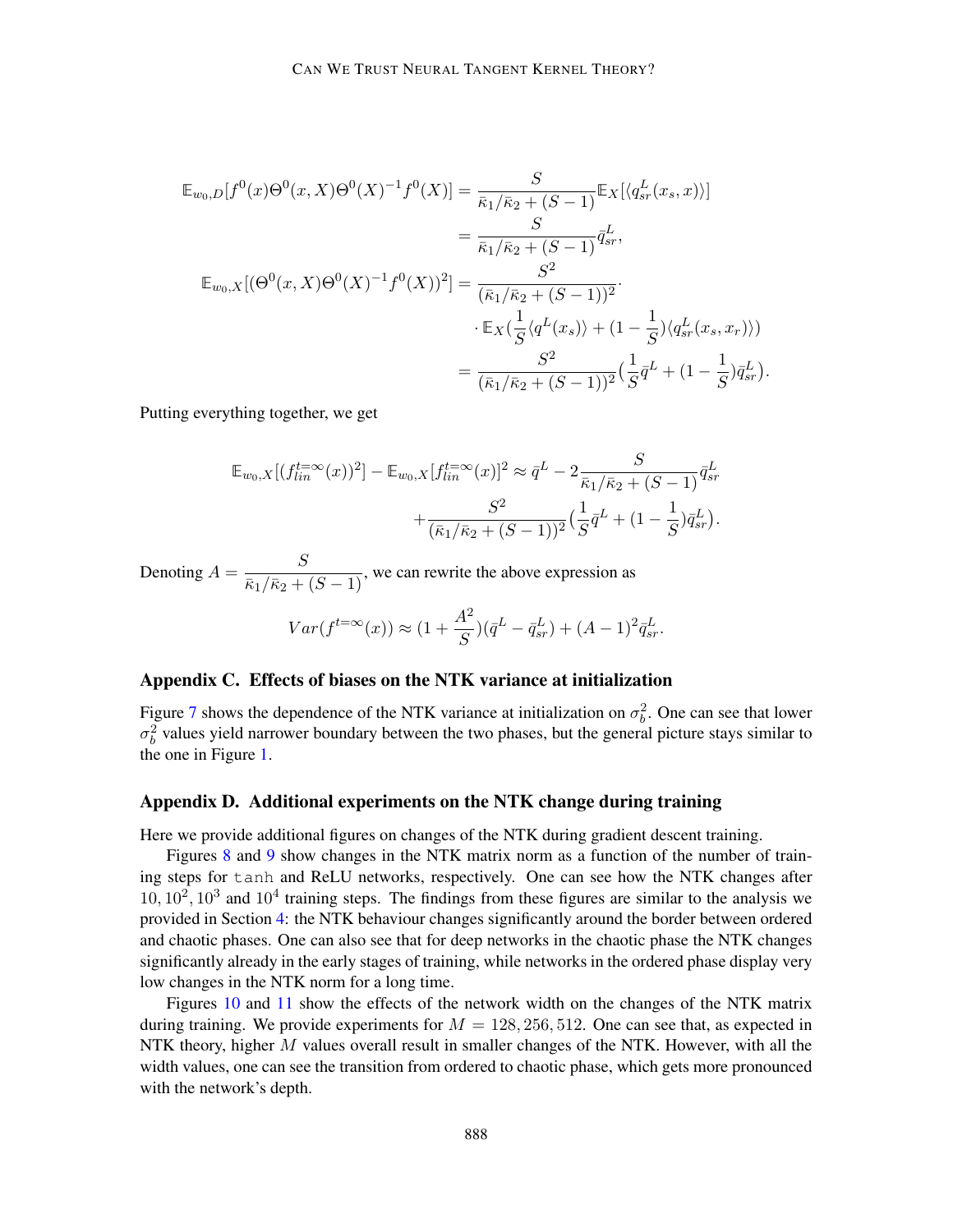

<span id="page-21-0"></span>Figure 7:  $\frac{\mathbb{E}[\Theta^0(x,x)^2]}{\mathbb{E}^2[\Theta^0(x,x)]}$ ratio for fully-connected a)  $\tanh$ , b) ReLU networks of width  $M = 100$ for different  $\sigma_b$  values. The dashed line shows the theoretical border between ordered and chaotic phases ( $\chi_1^l = 1$ ) for the given hyperparameters. For tanh networks the location of the border between phases depends on  $\sigma_b^2$ , while for ReLU networks it is the same for all the  $\sigma_b^2$  values.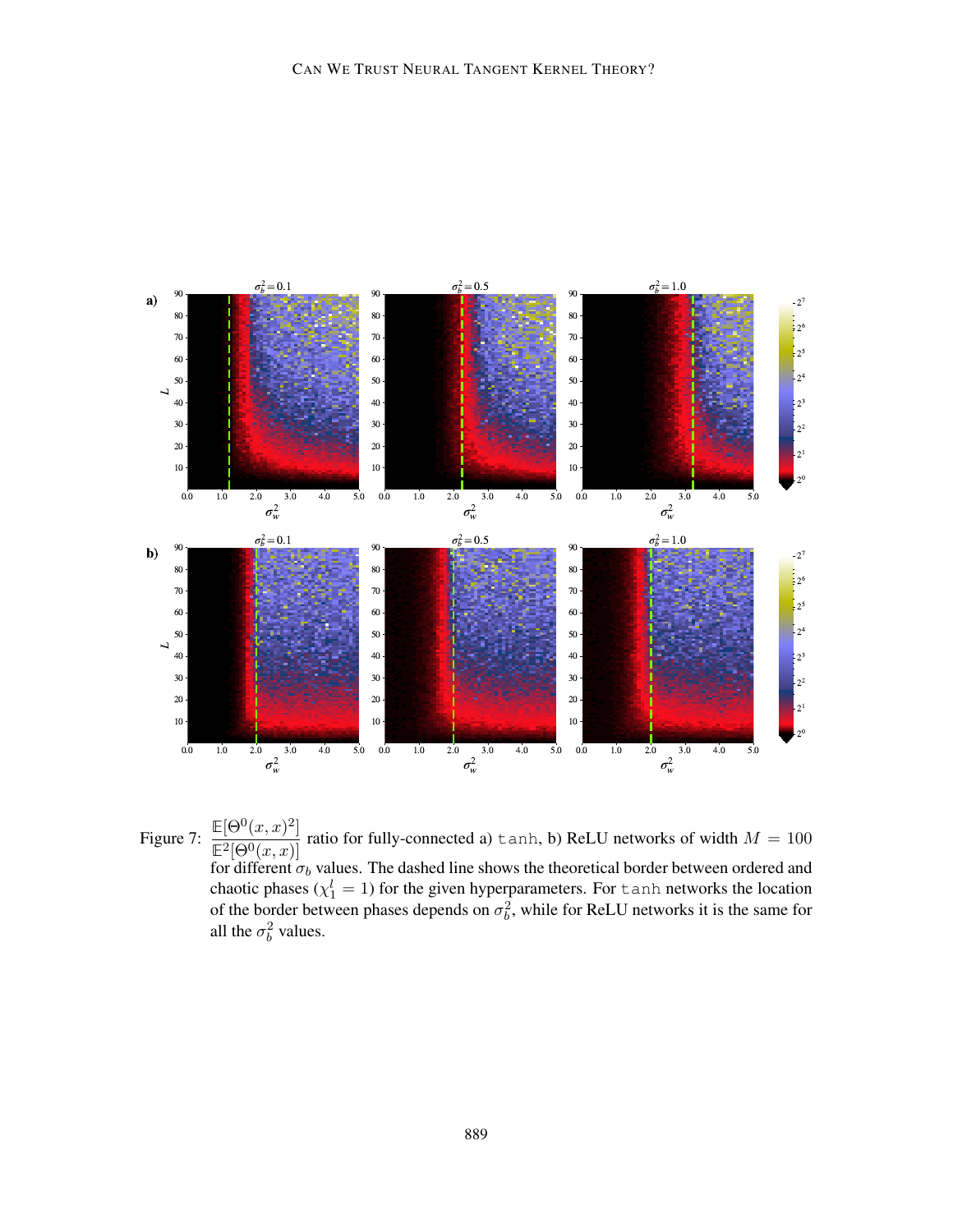

<span id="page-22-0"></span>Figure 8: Relative change in the NTK norm  $\|\Theta^t - \Theta^0\|_F / \|\Theta^0\|_F$  for tanh networks after a) 10, b)  $10^2$ , c)  $10^3$ , d)  $10^4$  gradient descent steps. The training parameters are the same as in Figure [3.](#page-9-0)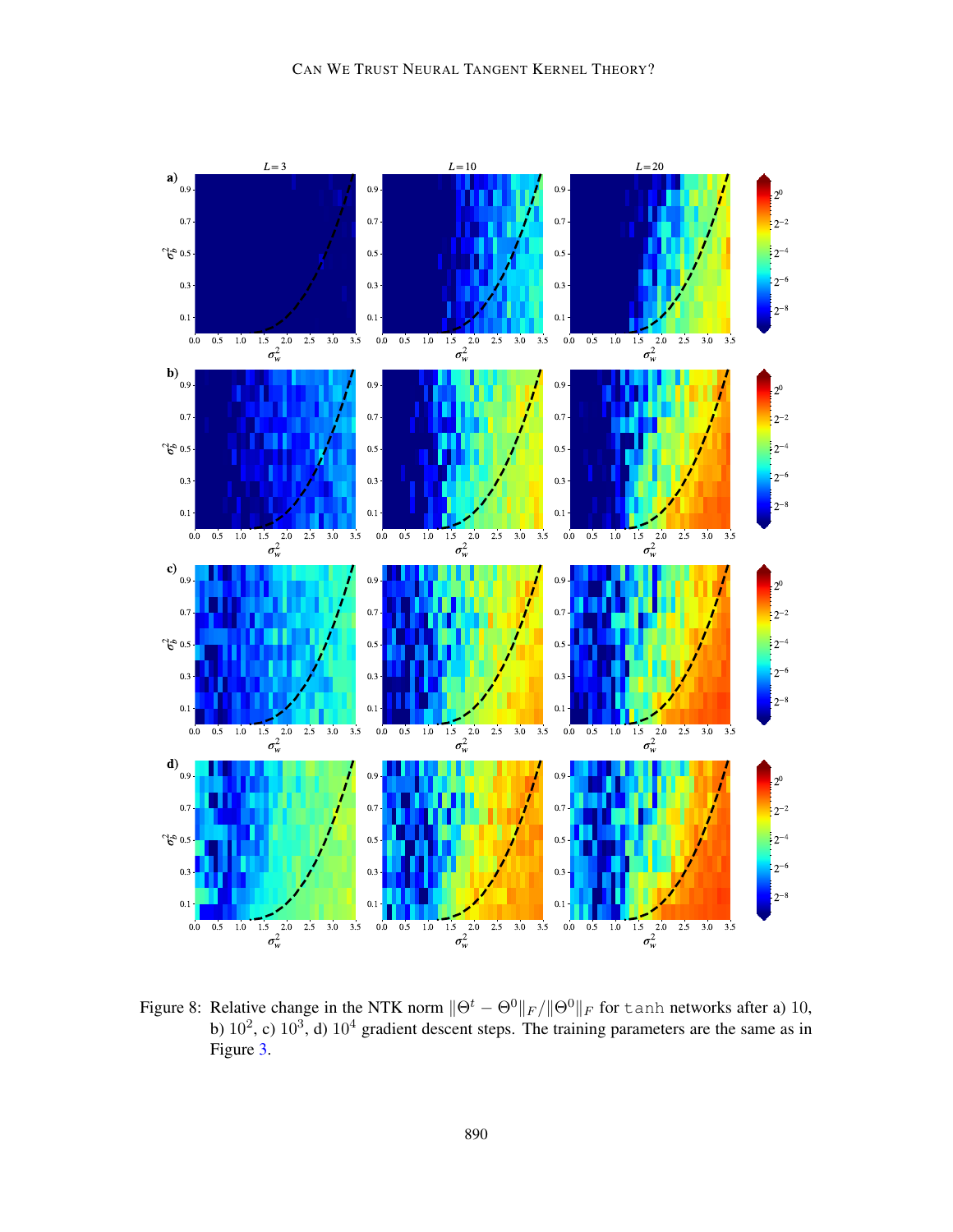

<span id="page-23-0"></span>Figure 9: Relative change in the NTK norm  $\|\Theta^t - \Theta^0\|_F / \|\Theta^0\|_F$  for ReLU networks after a) 10, b)  $10^2$ , c)  $10^3$ , d)  $10^4$  gradient descent steps. The training parameters are the same as in Figure [4.](#page-10-0)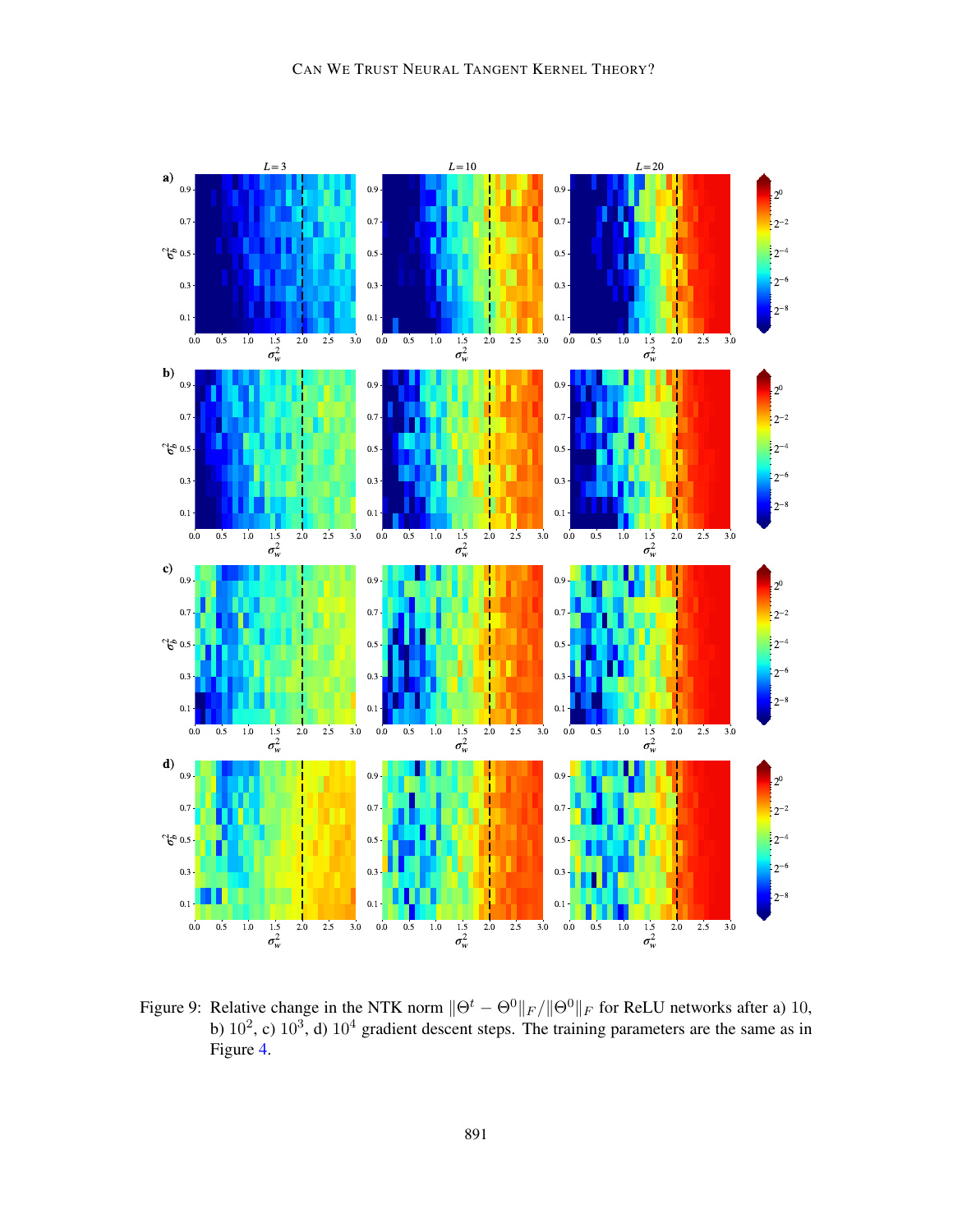

<span id="page-24-0"></span>Figure 10: Relative change in the NTK norm  $\|\Theta^t - \Theta^0\|_F / \|\Theta^0\|_F$  for <code>tanh</code> networks of width a)  $M = 128$ , b)  $M = 256$ , c)  $M = 512$  in the end of training. The training parameters are the same as in Figure [3.](#page-9-0)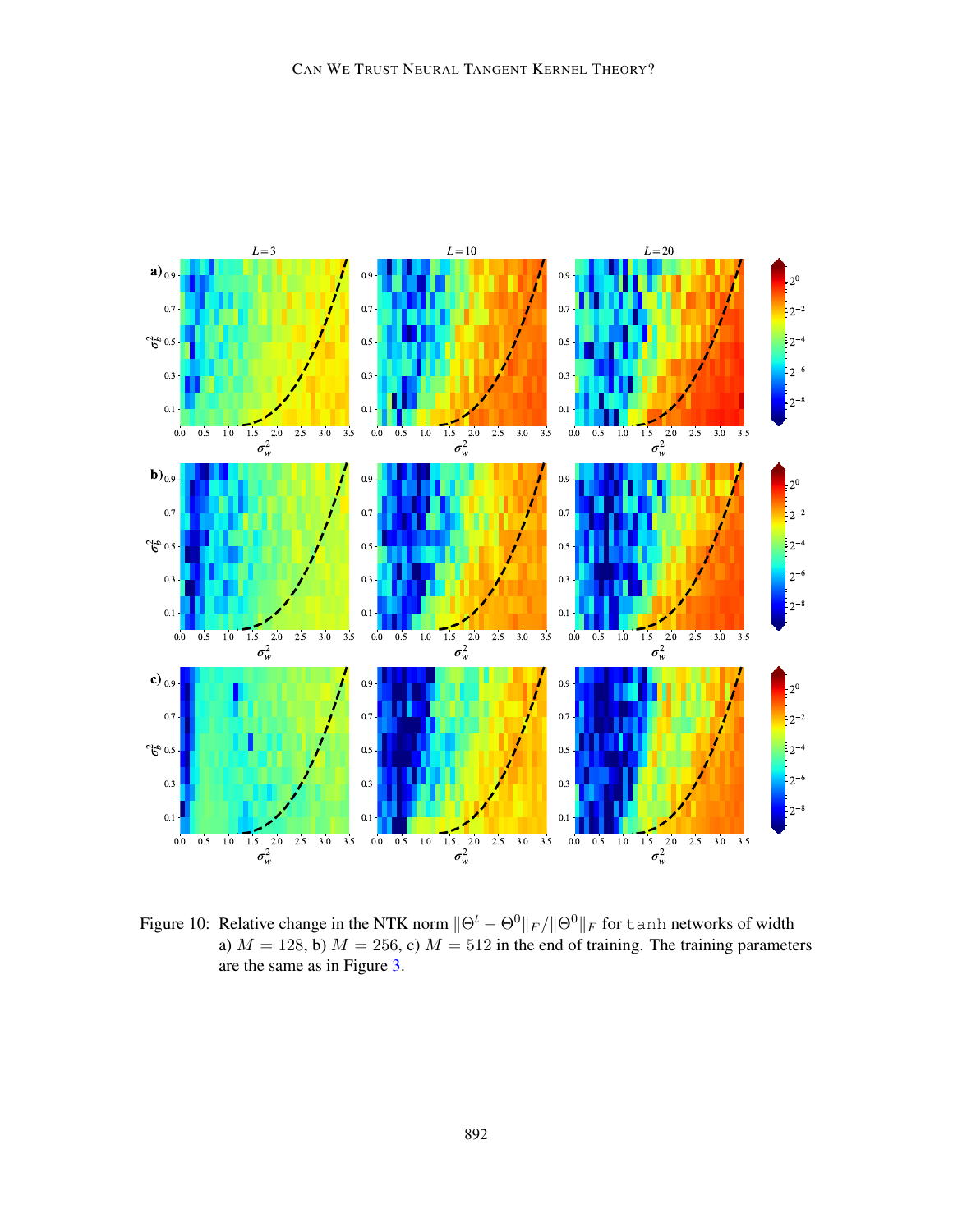

<span id="page-25-0"></span>Figure 11: Relative change in the NTK norm  $\|\Theta^t - \Theta^0\|_F / \|\Theta^0\|_F$  for ReLU networks of width a)  $M = 128$ , b)  $M = 256$ , c)  $M = 512$  in the end of training. The training parameters are the same as in Figure [4.](#page-10-0)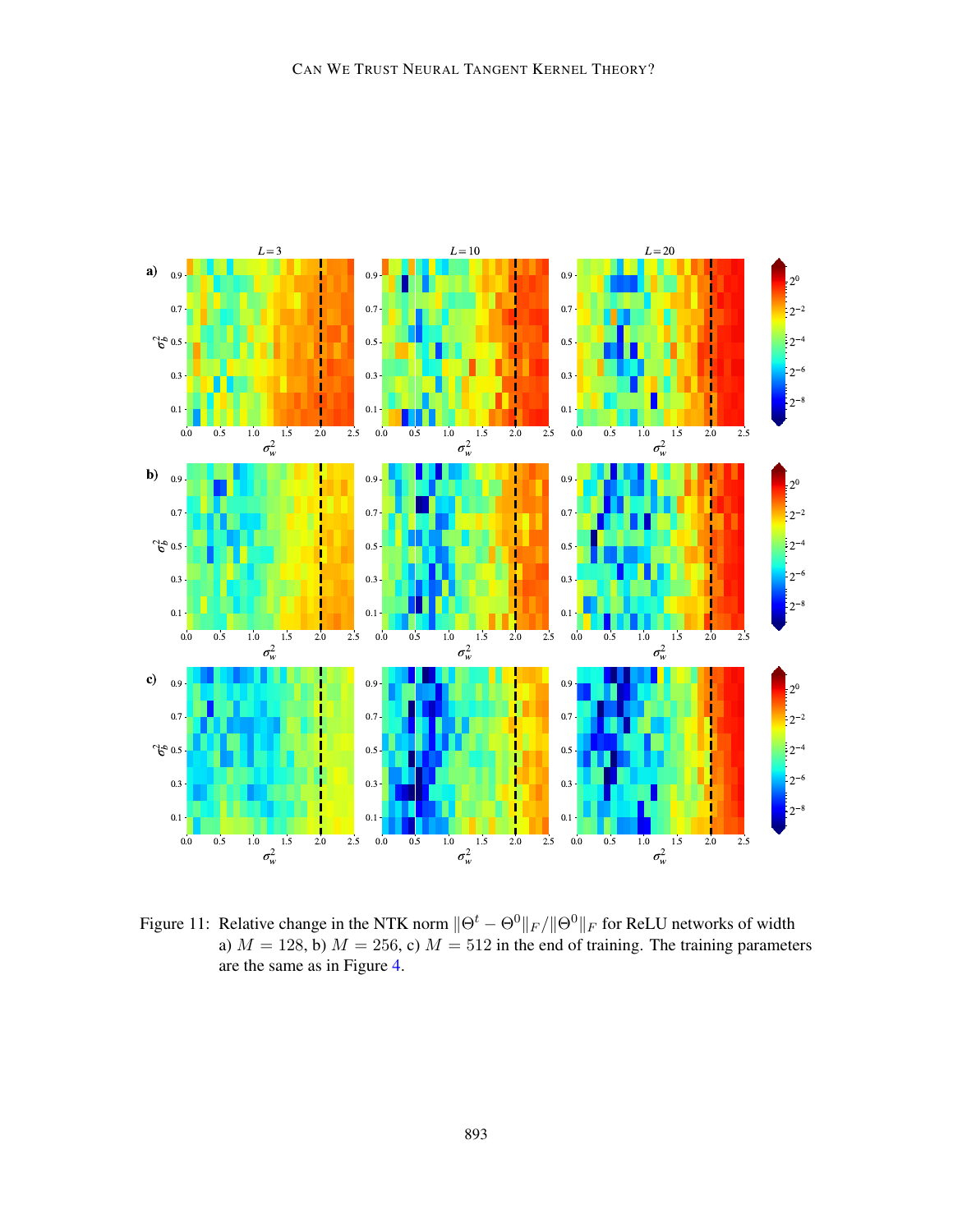# <span id="page-26-0"></span>Appendix E. Analytical relations for integrals in Section [2](#page-3-1)

#### E.1. ReLU networks

ReLU activation function is defined by

$$
\phi(x) = \begin{cases} x & x > 0, \\ 0 & x \le 0. \end{cases}
$$

Then to obtain analytical expressions for  $q^l$  and  $q_{sr}^l$  we can take the following integrals, which appear in  $(5)$  and  $(8)$ :

$$
\int Dz \cdot \phi(az)^2 = a^2/2,
$$

$$
\int Dz \cdot [\phi'(az)]^2 = 1/2,
$$

Then we immediately get

$$
q^{l} = \frac{\sigma_{w}^{2}}{2} q^{l-1} + \sigma_{b}^{2},
$$

$$
p^{l-1} = \frac{\sigma_{w}^{2}}{2} p^{l} \frac{M_{l}}{M_{l+1}}.
$$

Similarly, to get analytical expressions for  $q_{sr}^l$  and  $p_{sr}^l$ , we can take the integrals in [\(7\)](#page-4-1) and [\(9\)](#page-4-3):

$$
\int Dz_1Dz_2 \cdot \phi(az_1)\phi(bz_1 + \sqrt{a^2 - b^2}z_2) = \frac{a}{2\pi}(\sqrt{1 - c^2} + c\pi/2 + c \arcsin(c)),
$$
  

$$
\int Dz_1Dz_2 \cdot \phi'(az_1)\phi'(bz_1 + \sqrt{a^2 - b^2}z_2) = \frac{1}{2\pi}(\pi/2 + \arcsin(c)),
$$

where  $c = b/a$ , to obtain the following expressions:

$$
q_{sr}^l = \frac{\sigma_w^2}{2\pi} q^{l-1} (\sqrt{1 - c^2} + c\pi/2 + c \arcsin c) + \sigma_b^2,
$$
  

$$
p_{sr}^{l-1} = \frac{\sigma_w^2}{2\pi} p^l \frac{M_l}{M_{l+1}} (\pi/2 + \arcsin c),
$$

where  $c = q_{st}^{l-1}/q^{l-1}$ .

Then, to compute the values of  $q^l, q^l_{st}, p^l$  and  $p^l_{st}$  in all the layers, we only need to set the following initial conditions:  $q^0 = 1$  when data is normalized,  $q_{st}^0 \in [0, 1]$  is the covariance between two inputs,  $p^L = p_{st}^L = 1$  as the output depends linearly on the activations in the last layer.

### E.2. **Erf** networks

Error function, which is a kind of sigmoid functions, is defined by

$$
\phi(x) = \frac{2}{\sqrt{\pi}} \int_0^x e^{-t^2} dt.
$$